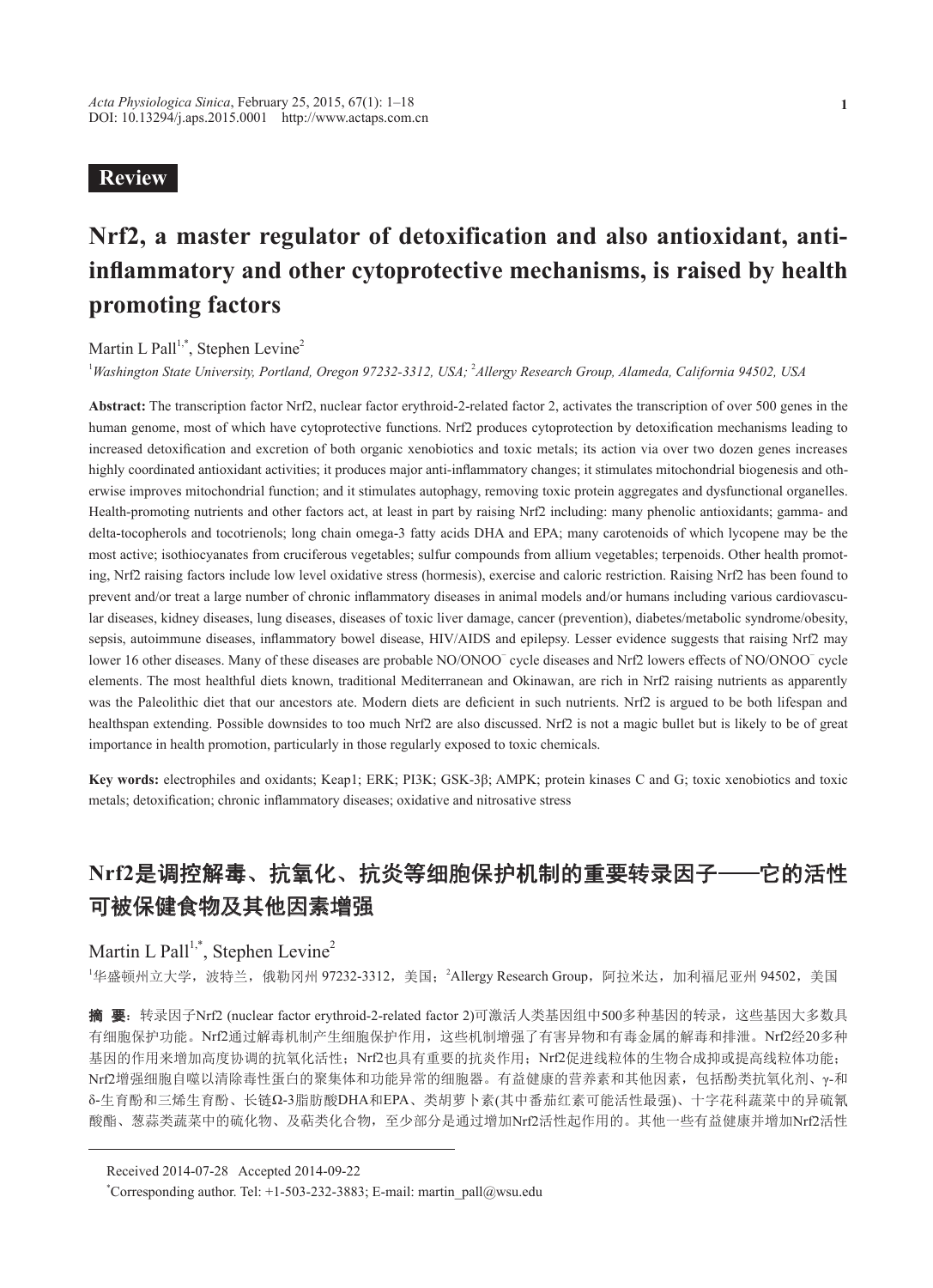的因素包括低水平的氧化应激[毒物兴奋效应(hormesis)]、锻炼和热量限制。现已发现,增加Nrf2活性可预防和/或治疗模型 动物和/或人类许多慢性炎症性疾病,包括各种心血管疾病、肾脏疾病、肺脏疾病、中毒性肝损伤疾病、癌症(预防)、糖尿 病/代谢综合征/肥胖、败血症、自身免疫性疾病、炎性肠病、HIV/AIDS及癫痫。较少证据提示增加Nrf2活性可降低其他16种 疾病的风险, 这些疾病中的大多数可能是NO/ONOO<sup>−</sup>环有关的疾病, 而Nrf2可削弱NO/ONOO<sup>−</sup>环元素的多种作用。已知最健 康的饮食(地中海和冲绳地区的传统饮食)富含促进Nrf2活性的营养素,这就像我们的祖先在旧石器时代的饮食一样。Nrf2是 否同时具有延长寿命和促进健康的作用是有争议的。Nrf2活性过度的可能负面作用也被讨论。Nrf2不是一个灵丹妙药,但可 能对于促进健康非常重要,特别是对于那些日常暴露于有毒化学药品的人。

关键词:亲电体和氧化剂; Keap1; ERK; PI3K; GSK-3β; AMPK; 蛋白激酶C和G; 有害异物和有毒金属; 解毒; 慢性炎 症性疾病;氧化和硝化应激

中图分类号: Q75; R151.4

### **1 Introduction**

Nrf2 has been known for over 10 years, to be an important transcriptional activator of antioxidant genes, producing important antioxidant protective responses. It has also been known for about the same time period, to be activated by many, but not all, phenolic antioxidants, such that much of the antioxidant effects of these compounds are produced through this regulatory response, rather than exclusively through direct chain breaking antioxidant chemistry.

However Nrf2 has been shown more recently to have many cytoprotective effects that go far beyond antioxidant effects. These include activation of over two dozen genes involved in detoxification of a wide variety of xenobiotic toxicants. Nrf2 and the system that regulates Nrf2 lower inflammatory responses, improve mitochondrial function and stimulate autophagy, a process by which both toxic protein aggregates and dysfunctional organelles can be degraded. Three of these effects, the lowering of oxidative stress, inflammatory biochemistry and improving mitochondrial function should lower the pathophysiology involved in dozens of chronic inflammatory diseases and so may be expected to be useful in the prevention or treatment of many common chronic diseases.

It has also been shown, in recent years, that many health promoting factors other than phenolic antioxidants act to raise Nrf2 activity. Most of these recent findings have been reviewed in a whole series of recent reviews $\left[1-22\right]$  and it is the role of this paper to summarize the vast scope of these new findings, including the healthpromoting and disease-preventing effects of Nrf2.

The important detoxification roles of Nrf2 mean that raising Nrf2 activity is likely to be of particular importance to the hundreds of millions of people around the globe who are regularly exposed to toxic chemicals that

cause diseases characterized by oxidative stress, inflammation and mitochondrial dysfunction, diseases which include most of the chronic diseases of  $21<sup>st</sup>$  century life.

## **2 Diseases prevented and/or treated by raising Nrf2, at least in animal models**

There are a very large number of chronic diseases, listed in Table 1 that have been shown to be prevented and/or treated by raising Nrf2. Conversely, lowering or knocking out Nrf2 function has often been shown to increase susceptibility to the same diseases. Most of these studies have been done in animal models although there are also an increasing number of human studies being reported.

The finding that raising Nrf2 may be useful in prevention and/or treatment of this list of diseases seems almost too good to be true. However these diseases all have both oxidative stress and inflammatory aspects to them and many of them are also known to involve mitochondrial dysfunction. Protein aggregates have causal roles of several of them, aggregates that may be removed by Nrf2-dependent autophagy. A number of these diseases are caused by toxic exposure and may be lowered by Nrf2-dependent detoxification. The data on obesity are mixed, but with most data showing that Nrf2 acts to lower obesity. One of us (Martin L Pall) has argued that many of these diseases are caused by the NO/ONOO<sup>−</sup> cycle, a vicious cycle mechanism involving oxidative stress, inflammation and mitochondrial dysfunction, as well as other factors (discussed further below). It is therefore quite plausible that because of the common factors involved in these diseases, the Nrf2 regulatory response may prevent and/or treat each of them.

There are reports that still other diseases may be pre-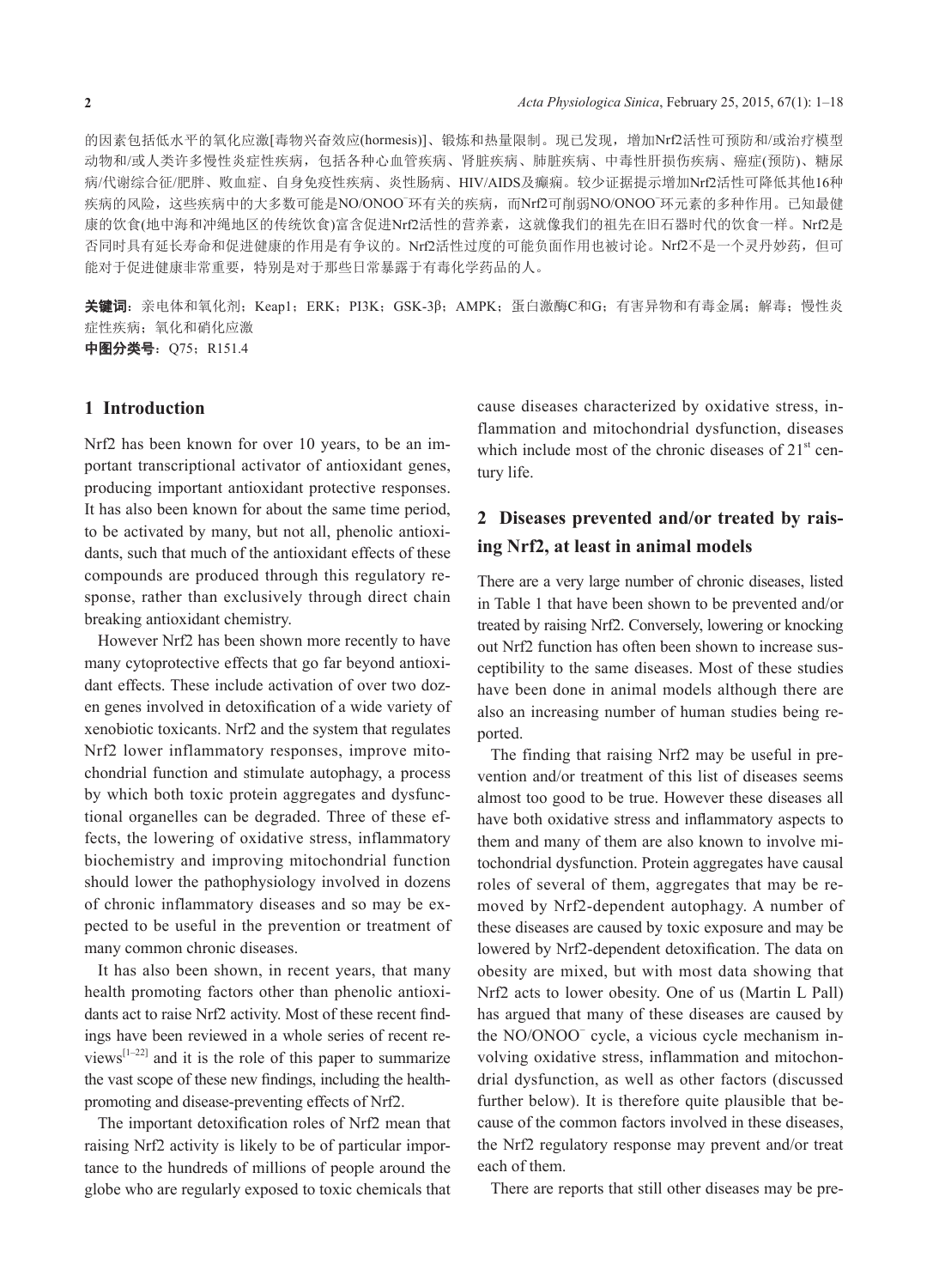| Citations                      | Diseases                                                                                     |  |
|--------------------------------|----------------------------------------------------------------------------------------------|--|
| 2, 4, 9, 16, 22, 23            | Cardiovascular diseases including atherosclerosis, ischemic cardiovascular disease, vascular |  |
|                                | endothelial dysfunction, and heart failure                                                   |  |
| 2, 4, 5, 6, 12, 13, 19, 23, 24 | Neurodegenerative diseases including Alzheimer's, Parkinson's, ALS, Huntington's diseases    |  |
| 2, 3, 4, 13, 19                | Cancer (prevention)                                                                          |  |
| 2, 6, 7, 15, 19, 23            | Chronic kidney diseases                                                                      |  |
| 2, 8, 10, 20, 23               | Metabolic diseases: Type 2 diabetes; metabolic syndrome; obesity                             |  |
| 2, 8, 19, 20, 23               | Several types of toxic liver disease                                                         |  |
| 2, 6, 16, 21, 23, 25, 27       | Chronic lung diseases including emphysema, asthma, and pulmonary fibrosis                    |  |
| 4, 14, 26                      | Sepsis                                                                                       |  |
| $2, 4, 16, 23, 27 - 30$        | Autoimmune diseases                                                                          |  |
| 4, 13, 23, 31                  | Inflammatory bowel disease                                                                   |  |
| 4, 32                          | <b>HIV/AIDS</b>                                                                              |  |
| 11, 12                         | Multiple sclerosis                                                                           |  |
| 17, 18, 33, 34                 | Epilepsy                                                                                     |  |

Table 1. Diseases where raising Nrf2 is reported to be useful in prevention and/or treatment in animal models and/or humans

vented or treated by raising Nrf2, although these other diseases have been less studied than those listed in Table 1. These include hemoglobinopathies including sickle cell disease and β-thalassemia<sup>[35]</sup>, malaria<sup>[36]</sup>, spinal cord injury<sup>[37]</sup>, traumatic brain injury<sup>[38,39]</sup>, altitude sickness<sup>[40,41]</sup>, the three classic psychiatric diseases, major depression, schizophrenia and bipolar disorder<sup>[42–45]</sup>, gastric ulcers<sup>[46,47]</sup>, glaucoma<sup>[48]</sup>, age-related macular degeneration<sup>[49]</sup>, cataract<sup>[50,51]</sup>, pathophysiological responses to herpes activation<sup>[52]</sup> and benign prostatic hyperplasia<sup>[53,54]</sup>. These diseases all involve oxidative stress and inflammatory aspects. Nrf2 is also shown to protect cells from effects of ionizing radiation[55,56]. Nrf2 was reported to lower skin sensitization produced by sensitizing chemicals[57,58]. Clearly we need much more research on these Nrf2 activities before any conclusion can be made, but these studies suggest that the disease spectrum for which Nrf2 may be protective may be larger than that covered in Table 1.

### **3 Gene activation via Nrf2**

Nrf2 is most known for its role in activation of genes having antioxidant effects. It acts by binding in the nucleus, along with some other proteins known as Raf to what are called antioxidant response elements (AREs) in the promoter regions of genes. However these AREs occur not only in promoter regions of antioxidant genes but also genes involved in other functions, particularly other cytoprotective functions. While over 500 genes are activated by Nrf2, there are also genes whose activity is lowered by Nrf2, some of which may be regulated by transcription factors regulated by Nrf2 and others may be regulated through AREs having repressive effects[4]. In summary, Nrf2 acts to activate numerous genes but it can also act via other transcription factors to increase or decrease transcription of various genes and may also be able to repress some genes through its direct effects on transcription.

### **4 Nrf2-dependent antioxidant effects**

Among the antioxidant genes activated by Nrf2, one of the most commonly studied is the heme oxygenase 1 (HO-1) gene which converts free heme, which has pro-oxidant effects into iron, carbon monoxide (CO) and biliverdin, with the last being converted into the antioxidant bilirubin via an activity also raised by Nrf2, encoded by the two biliverdin reductase genes<sup>[1,2]</sup>. The iron released by heme oxygenase is sequestered by ferritin, since Nrf2 induces each of 4 ferritin genes, preventing iron-produced oxidative stress [1]. This coordinate control of multiple genes producing proteins that are functionally linked in producing an important biological response has been found repeatedly in Nrf2 mediated gene regulation. There are also antioxidant responses produced by CO from its regulatory role. Heme oxygenase appears to have a very important role in producing Nrf2 responses, based on studies using specific enzyme inhibitors or HO-1 gene knockout mice. A possible explanation for such an important role is discussed below.

A second commonly studied antioxidant gene activated by Nrf2 is the quinone oxidoreductase gene (NQO1),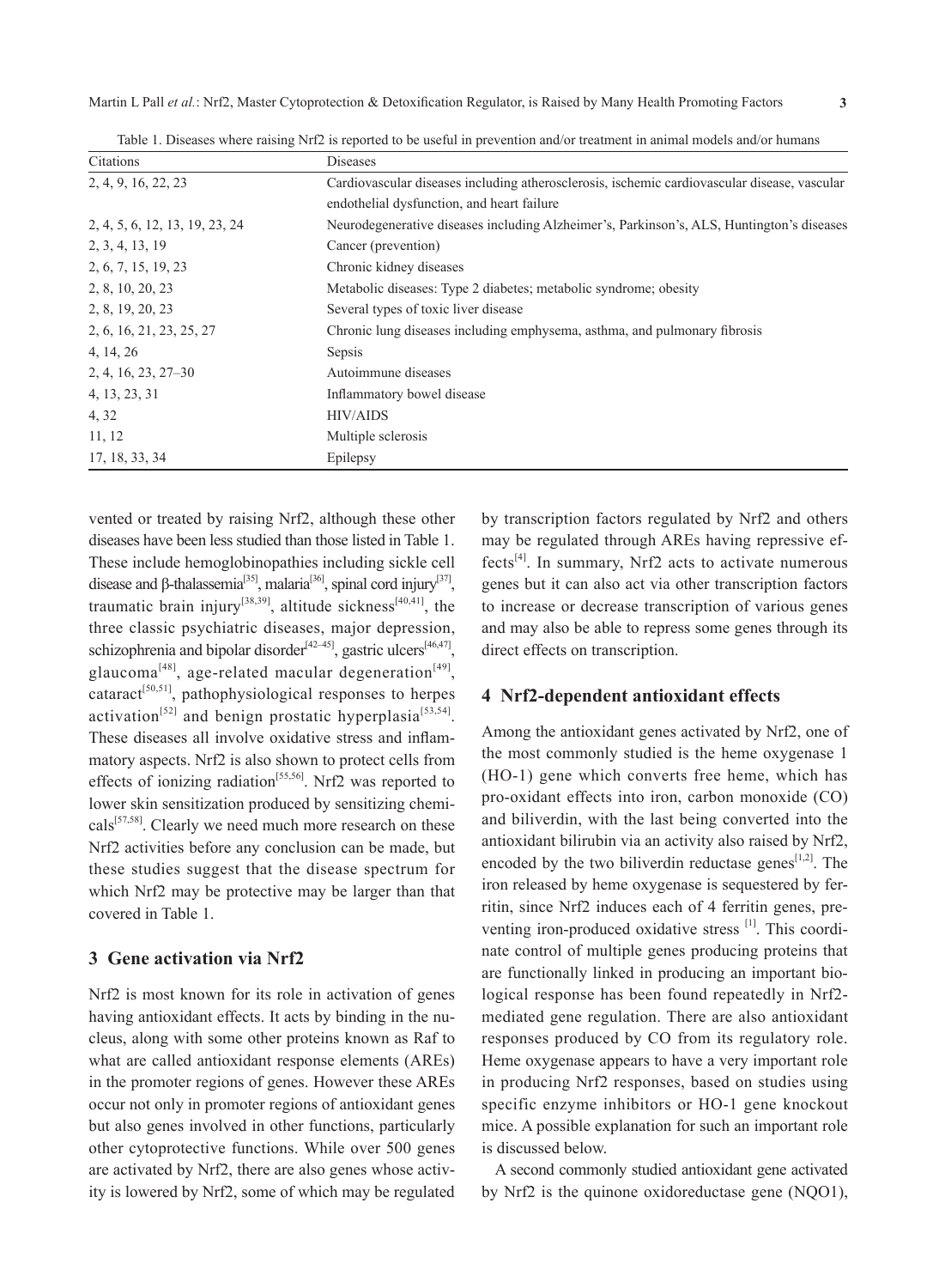which produces an enzyme that prevents semiquinone redox cycling and consequent oxidative stress $^{[2]}$ . Two superoxide dismutase genes (SOD1 and SOD2) are activated by Nrf2, with each SOD lowering oxidative stress by lowering superoxide. The functionally linked catalase and two glutathione peroxidase genes are each induced by Nrf2, with each of these enzymes acting to lower  $H_2O_2$ , produced from superoxide by the SODs. So again, we see Nrf2 mediates coordinate regulation of multiple antioxidant genes<sup>[2]</sup>.

Reduced glutathione (GSH) has often been described as the most important low molecular weight antioxidant produced in the human body. Each of the three genes encoding enzymes required for the *de novo* synthesis of GSH is activated by Nrf2, as is the gene for glutathione reductase [the enzyme that converts oxidized glutathione (GSSG) to GSH $]^{[1,2]}$ . Genes encoding 8 enzymes that have roles in the synthesis of NADPH, the reductant needed by glutathione reductase are also activated by Nrf2. Other genes encoding enzymes that have roles in using GSH for antioxidant purposes, including two glutathione peroxidase genes (discussed in the previous paragraph) and the glutaredoxin 1 gene, are each Nrf2 activated $^{[2]}$ .

Five genes involved in thioredoxin-related antioxidant responses are activated by Nrf2, including peroxiredoxin-1 and -6 which destroy peroxides including peroxynitrite, an extremely reactive oxidant responsible for nitrosative stress $^{[1]}$ . The enzymes produced by these five genes and also glutaredoxin mentioned in the previous paragraph, represent a set of important and interacting antioxidant enzymes $[59]$ , each of which is coordinately regulated by Nrf2.

In summary, it can be seen from the above that there are 23 genes involved in antioxidant protection, each of which is activated by Nrf2. There are in addition, still other genes activated by Nrf2. These include genes encoding products that act to remove toxic products of lipid peroxidation, others encoding enzymes that have roles in removing or repairing protein oxidation products and still others similarly regulated that help remove products of oxidative DNA damage in the process of DNA repair.

### **5 Detoxification genes activated by Nrf2**

To the hundreds of millions of people around the world who are exposed daily to substantial levels of toxicants, detoxification may be the most important Nrf2-depen-

dent cytoprotective mechanisms. Hayes and Dinkova-Kostova $^{[1]}$  list a total of 25 different genes that are activated by Nrf2, each of which encodes an enzyme that acts in detoxification of various toxic xenobiotics. Among those 25 genes<sup>[1]</sup> are 12 that have roles in metabolism of various carbon-containing xenobiotic toxicants leading up to but not including conjugation. They also list 5 genes activated by Nrf2 that increase glutathione conjugation, one that increases sulfate conjugation and two that lead to glucuronidation. Each of these 8 genes have roles in increasing toxicant excretion which follows upon conjugation. There are also Nrf2 activated genes that increase transport of xenobiotic chemicals from the cell, thus increasing subsequent excretion from the body.

Two potentially important detoxification genes, not discussed in ref.  $\left[1\right]$  are the Mt1 and Mt2 genes for metallothionein, both of which are induced by  $Nrf2^{[60]}$ . Metallothionein has roles in chelating, transporting and excreting both essential and toxic metals, including cadmium, mercury, lead and arsenic<sup>[61]</sup>. However it should be noted that when metallothionein was studied in a relatively short-term study of cadmium toxicity, it was concluded that Nrf2 effects on antioxidant responses were more important than were metallothionein effects in producing resistance to cadmium toxicity $[60]$ . Metallothionein levels have been shown to have a role in determining lead toxicity<sup>[62]</sup>. Toyama *et al.*<sup>[63]</sup> showed that Nrf2 stimulated mercury excretion with such excretion attributed by the authors to increased reduced glutathione. It should be noted that reduced glutathione is the most common low molecular weight thiol in the body and because mercury, lead, cadmium and arsenic all react with thiol groups, Nrf2-dependent raising reduced glutathione may be expected to increase detoxification of each of these toxic metals. The Nrf2 activating nutrient, curcumin has been shown to lower hepatotoxicity of arsenic, cadmium, chromium, copper, lead and mercury with such lowered toxicity attributed to both Nrf2 activation and direct chelation by curcum $in^{64]}$ . This paragraph only reviews a fraction of the available information that relates to Nrf2 and toxic metal exposure. Nevertheless it suggests that Nrf2 probably has a substantial role in producing resistance to toxic metal exposure.

Nrf2 has a wide range of detoxification effects, producing increased resistance to toxic organic xenobiotics and toxic metals.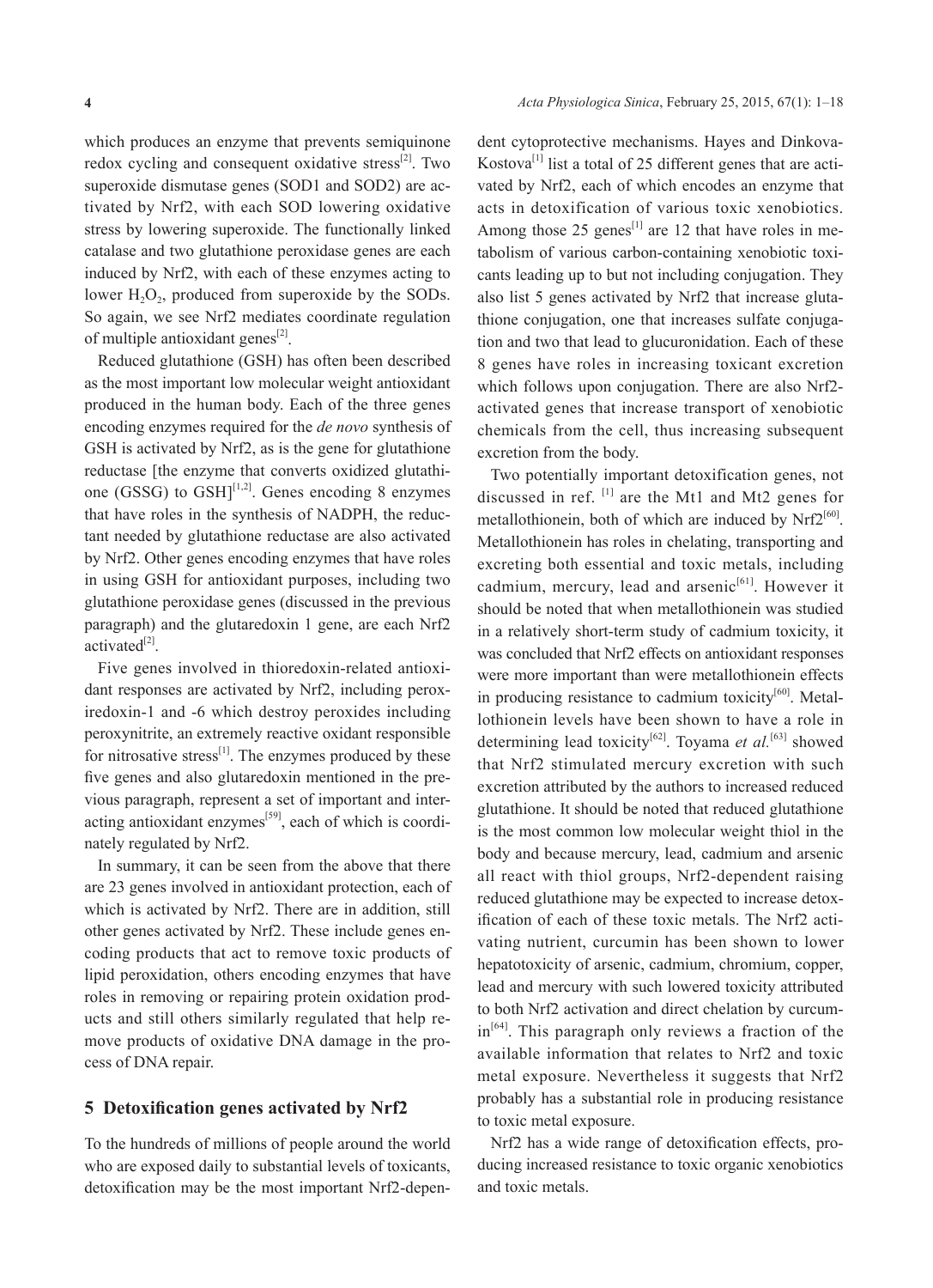#### **6 Anti-inflammatory effects of Nrf2**

Nrf2 activation produces a wide variety of anti-inflammatory effects including lowered NF-κB and lowered activity of a series of inflammatory mediators including cytokines, chemokines, adhesion molecules, COX-2, MMP-9 and iNOS<sup>[6,15,16]</sup>. The interaction between Nrf2 and NF-κB is very complex, with each having effects that both increase and decrease the other. However it is clear that<sup>[6]</sup> "NF- $\kappa$ B pathway is inhibited by several Nrf2 activators" but the specific mechanisms responsible for Nrf-2 mediated lowering of NF-κB is still somewhat uncertain. However<sup>[6]</sup> "Conversely, recent experimental evidence indicates that NF-κB may directly repress Nrf2 signaling at the transcriptional level." Two direct anti-inflammatory effects of Nrf2 are that it stimulates the transcription of the anti-inflammatory cytokine IL-10 gene<sup>[5]</sup> and it has also been shown to lower regulatory responses produced by TGF- $β^{[16]}$ .

In conclusion, Nrf2 produces a large number of antiinflammatory effects, with many mediated by lowering NF-κB activity and some others mediated through Nrf2-dependent increases in IL-10. NF-κB acts in turn to lower Nrf2 activity. The mechanisms involved in Nrf-2 dependent lowering of NF-κB activity are complex and not completely understood, although it seems likely that Nrf2-dependent lowering of oxidant levels has a role.

### **7 Mitochondrial biogenesis and autophagy**

Most of the diseases listed in Table 1 are also characterized by energy metabolism and mitochondrial dysfunction. One of the mechanisms that may be included as cytoprotective may be increased mitochondrial biogenesis. Nrf2 produces such increased mitochondrial biogenesis acting in part by activating a related gene,  $Nrf1^{[20]}$ . A large number of other genes involved in energy metabolism are also activated by  $Nrf2^{[1]}$  and are thought to contribute to both mitochondrial biogenesis and improved mitochondrial function. There is a lot of crosstalk between Nrf2 and the AMPK protein kinase $[65]$ , which is stimulated by AMP and which therefore monitors energy levels. It is possible therefore that this may be an important interaction in controlling mitochondrial responses.

It is also the case that a number of health-promoting nutrients that stimulate Nrf2 also act to increase the process of autophagy by which damaged organelles and also damaging protein aggregates can be degraded proteolytically, with such autophagy occurring, in part, via a Nrf2-dependent process<sup>[66,67]</sup>. This stimulation of autophagy is useful in removing damaged mitochondria and other damaged organelles. It is also useful in removing protein aggregates that have roles in neurodegenerative and other diseases and autophagy has antioxidant roles as well. However it should be noted, that autophagy is inhibited by very high levels of Nrf2. In summary, Nrf2-dependent autophagy may be useful as a cytoprotective response in multiple ways, one of which has roles in improving mitochondrial function.

While most of the health promoting effects of Nrf2 can be understood in terms of its antioxidant, detoxification, anti-inflammatory and autophagy effects and its ability to stimulate mitochondrial biogenesis, still other health promoting effects may also occur. For example, in many of the chronic inflammatory diseases, there is substantial pathophysiological tissue remodeling involving fibrosis. Nrf2 has been reported to have antifibrotic effects in the lung, liver and kidney<sup>[68–71]</sup>, acting by stimulating dedifferentiation of fibroblasts. Much of this antifibrotic effect is thought to be produced by an anti-inflammatory action of Nrf2 which lowers TGF-β signaling.

# **8 Nrf2 activity is raised by many health-promoting nutrients and other factors**

The amazing list of health promoting factors that have been shown to act, at least in part, by raising Nrf2 are shown in Table 2.

Each of the nine factors listed in Table 2 have an extensive literature on their health-promoting effects. Although all nine have been shown to raise Nrf2 activity, several of these can clearly act in other ways not involving Nrf2 to promote health.

For example, four of the nutritional factors are well established to act independently of Nrf2 as follows:

Phenolics, including tocopherols/tocotrienols, can act as chain breaking antioxidants.

Carotenoids can act as scavengers of singlet oxygen and peroxynitrite.

Fish oil has anti-inflammatory properties by acting as precursors of eicosanoids.

Exercise can act in ways independent of Nrf2.

The phenolics act via three mechanisms to raise Nrf2, but some phenolics are completely inactive in this process. The ones that appear to act most directly, are or-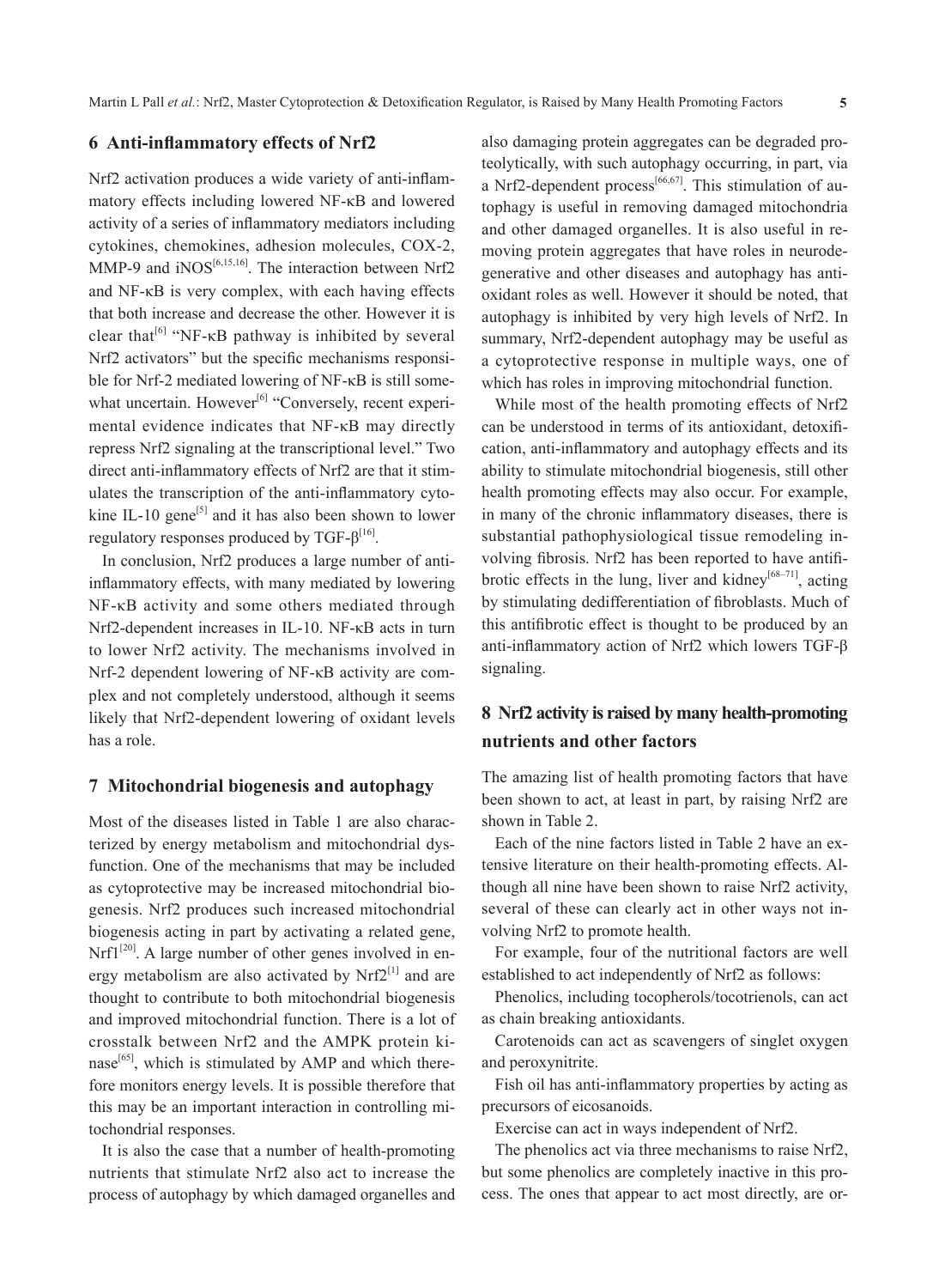|  |  |  |  |  | Table 2. Health-promoting factors that raise Nrf2 activity |
|--|--|--|--|--|------------------------------------------------------------|
|--|--|--|--|--|------------------------------------------------------------|

| Citations              | Health-promoting factors                                                                                       |
|------------------------|----------------------------------------------------------------------------------------------------------------|
| 2, 3, 4, 5, 8, 15      | Many but not all phenolic antioxidants                                                                         |
| 74, 75                 | $\gamma$ , $\delta$ -tocopherols and tocotrienols (but $\alpha$ -tocopherol has little activity)               |
| 2, 3, 4, 5, 7, 8, 15   | Isothiocyanates from broccoli, cabbage and other cruciferous foods                                             |
| 2, 4, 5, 8, 15, 19, 20 | Triterpenoids and other terpenes                                                                               |
| 2, 23, 74, 75          | Sulfur compounds including allyl sulfides in garlic/onion/allium foods                                         |
| 2, 76, 77              | Many carotenoids with lycopene apparently the most active                                                      |
| 3, 78, 79              | Fish oil (long chain omega-3 fatty acids DHA and EPA)                                                          |
| 3,80                   | Modest oxidative stress (hormesis)                                                                             |
| 4, 9, 22               | Exercise, works in part via modest oxidative stress; may also work in the vasculature via laminar shear stress |

tho or para dihydroxyphenols which can get oxidized to quinones<sup>[2]</sup> which then act to raise Nrf2. The role of the phenol ring structures are also seen in the second type of chemical listed in Table 2, the different forms of vitamin E. These are also phenolic forms, but the phenol ring structures in the  $\gamma \&$  δ forms are much more active than that in  $\alpha$ -tocopherol in raising Nrf2<sup>[72,73]</sup>.  $\alpha$ -tocopherol, the common form of vitamin E used in supplements, has modest activity in raising Nrf2; it may decrease Nrf2 activity *in vivo*, however, because it increases the degradation in the body of the other forms of vitamin E, including the  $\gamma \&$  δ tocopherols and tocotrienols[81].

However each of these 9 factors, when tested in *Nrf2<sup>−/−</sup>* mouse knockout mutants have been shown to have lost most of their health-promoting properties as compared with their activity in  $Nrf2^{+/+}$  mice (see, for example, refs  $[82-89]$ ). This shows, therefore that much of their health promotion requires the presence of a functional Nrf2 gene, at least in the mouse. Other cell culture studies on these nutritional factors have also supported an important role for Nrf2 elevation in response to these factors, as well.

Caloric restriction, another health-promoting factor, acts in part by raising  $Nrf2^{[90-92]}$ . There are traditional Chinese, Ayurvedic, European and Native American herbals that have been shown to act by raising Nrf2. Two of these were discussed earlier<sup>[93]</sup> but a full consideration of such herbals goes beyond the scope of this review.

There are still other phytochemical Nrf2 raising factors, some of which are harder to characterize than the categories listed in Table 2. For example, a number of plant-derived acetylenic compounds also raise  $Nrf2^{[2]}$ . Dithiolethiones from cruciferous plants also act to raise Nrf2<sup>[2]</sup> as does  $\alpha$ -lipoic acid. It has also been reported

that butyrate produced from dietary fiber fermentation in the colon, acts to raise Nrf2 in colonocytes<sup>[94]</sup>; this butyrate action may have implications regarding dietary fiber and Nrf2 control in the lower gastrointestinal (GI) tract.

Three of these classes of chemicals act via their oxidation products to raise Nrf2 levels. The long chain omega-3 fatty acids DHA and EPA act via their oxidation product 4-hydroxyhexenal and other oxidation products to raise Nrf2<sup>[26,27,95]</sup>. The carotenoids act, primarily and possibly entirely, via their oxidation products to raise Nrf2<sup>[76,77]</sup>. Many of the phenolic antioxidants that raise Nrf2 are thought to act via their quinone oxidation products in raising Nrf2<sup>[1–6]</sup>. Sandberg *et al.*<sup>[5]</sup> have argued that chronically inflamed tissues may become less susceptible to agents raising Nrf2. Similarly, Kumar *et al.*<sup>[2]</sup> state that "Unfortunately, long-term inflammatory signaling can result in decreased Nrf2 activity and decreased antioxidant and defense capacity". It may be useful in therapy of diseases of chronic inflammation to use these three classes of Nrf2 raising nutrients, because the higher rates of oxidation of these nutrients in inflamed, oxidative stressed tissues may act to counteract otherwise lowered Nrf2 responses in such tissues.

# **9 The two most healthful known diets, the traditional Mediterranean diet and the traditional Okinawan diet, are both rich in Nrf2 activating nutrients**

The traditional Mediterranean diet which is thought to be ideally the Cretan diet and perhaps the southern Greek and southern Italian diets of the 1960s and the traditional Okinawan diet of the same time period, are thought to be the most healthful human diets known,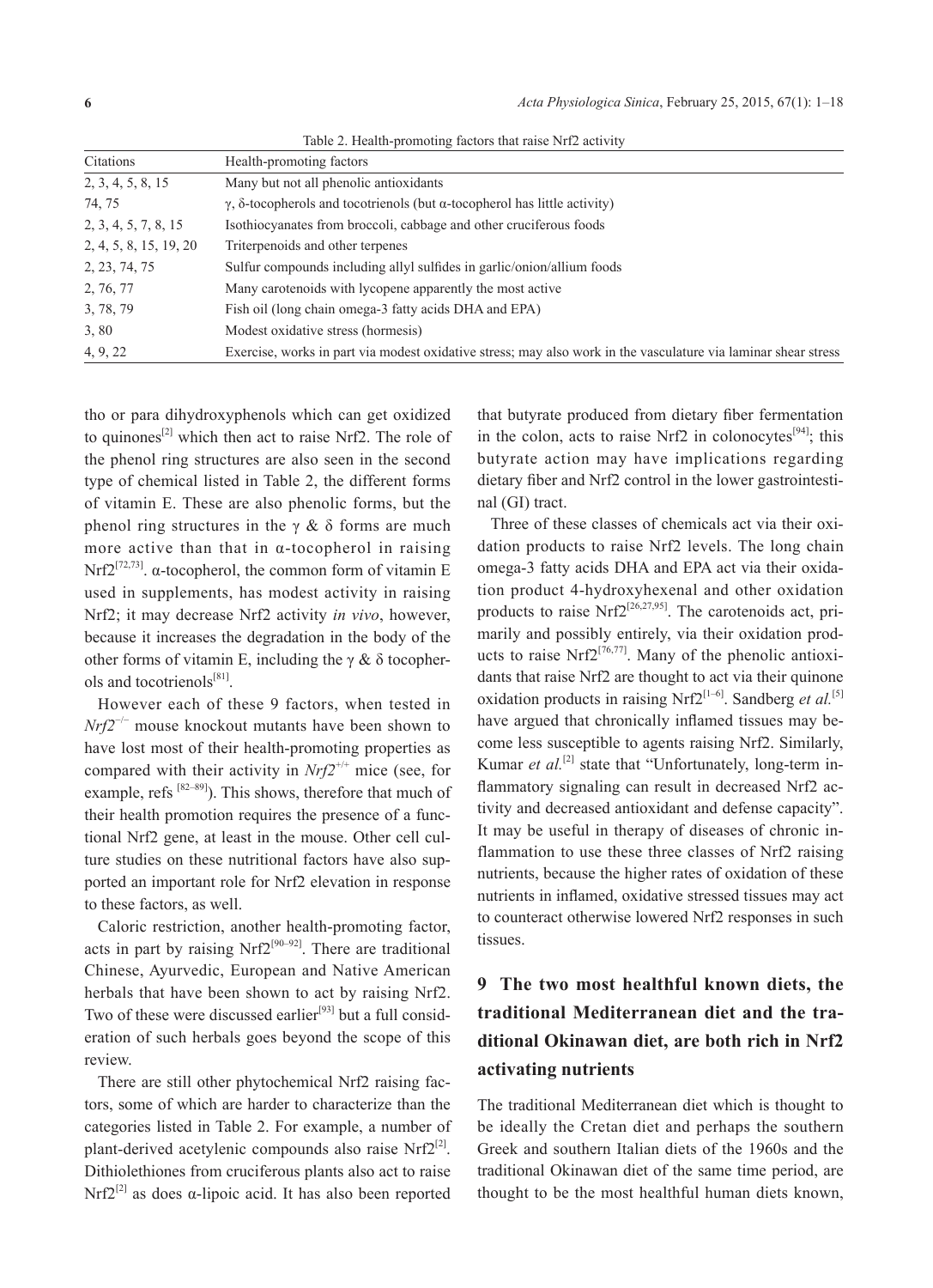with high overall lifespans, large numbers of centenarians and low incidences of cancer and cardiovascular disease<sup>[96-103]</sup>. Diets in both of these locations are thought to have become much less healthful in recent decades, but studies of these two traditional diets are still important parts of our understanding of dietary factors that may influence human health. The question being raised here is whether it is likely that nutrients raising Nrf2 activity in these diets have an important role in producing the health promoting properties of these two diets.

The dietary factors listed in Table 2 which raise Nrf2 are all of plant origin except for the long chain omega-3 fatty acids which are best obtained from seafood. Consequently, it may be argued that the best diets for raising Nrf2 are diets with regular seafood consumption but otherwise containing large amounts of foods derived from plants, particular plants with low calorie densities which are likely to be consumed in larger quantities and therefore provide, in general more phytochemicals. Both the traditional Mediterranean and Okinawan diets clearly fit this description<sup>[96-103]</sup>. Furthermore several of the nutrient categories known to raise Nrf2 listed in Table 2 are thought to be high in each of these diets (see Table 3).

It can be seen from Table 3 that each of these healthpromoting diets are very rich in nutritional components that raise Nrf2, including five of the six types of Nrf2 activating components listed in Table 3. The traditional Mediterranean diet is most characterized by high consumption of olives and olive oil, which are known to contain very high levels of phenolics and terpenoids; both olive-derived phenolics and terpenoids have been shown to raise Nrf2. The main caloric source in the traditional Okinawan diet is the sweet potato, often including purple sweet potatoes [96]. All sweet potatoes are very high in carotenoids and purple sweet potatoes are very high in anthocyanin phenolics which are potent Nrf2 activators. Murakami *et al.*<sup>[97]</sup> showed that a large number of specific vegetables in the traditional Okinawan diet are potent agents that lower the production of both superoxide and nitric oxide in leukocytes, suggesting that these vegetables act in part by raising Nrf2. In some cases, they<sup>[97]</sup> implicated both phenolics and terpenoids in producing these responses, again suggesting a possible Nrf2 effect. While it is unlikely that all of the phytochemicals that may produce healthpromoting effects in these two diets are acting mainly or solely via Nrf2, it is likely in our opinion, that Nrf2 has a major role in the health promotion in each of these two diets.

The Okinawan diet is thought to be very similar to what is often called the Paleolithic diet $t^{\text{[103]}}$ , the diet that our ancestors ate during much of human evolution. The only substantial difference is that in the Paleolithic diet, most of the omega-3 fatty acids came from wild terrestrial animals and plants, both of which are quite rich in omega-3 fatty acids<sup>[104]</sup>, rather than primarily from fish.

| Nutrient component    | Traditional Mediterranean Diet               | Traditional Okinawan Diet                                |
|-----------------------|----------------------------------------------|----------------------------------------------------------|
| Phenolic antioxidants | High consumption from olives and olive oil,  | High consumption from soy, many green                    |
|                       | herbs, legumes, eggplant, many leafy green   | vegetables and herbs; also provided by purple            |
|                       | vegetables                                   | sweet potato varieties; "Okinawan spinach"               |
|                       |                                              | (Perilla, major source of rosmarinic acid)               |
| Carotenoids           | High consumption, especially from tomatoes   | Very high consumption from sweet potatoes and            |
|                       | and leafy green vegetables                   | many leafy green vegetables                              |
| Long-chain omega-3    | High consumption from fish; also purslane    | High consumption from fish; also leafy green             |
| fatty acids           | and walnuts provide fatty acid precursors to | vegetables provide some fatty acid precursors to         |
|                       | the human body                               | the human body                                           |
| Isothiocyanates       | Probably average for European diets          | High from cruciferous vegetables and daikon              |
|                       |                                              | radish, but no higher than other East Asian diets        |
| Terpenoids            | High from Mediterranean herbs, olives, peel  | Uncertain; substantial levels in <i>Perilla</i> and some |
|                       | of fruits and eggplant                       | other herbs; may be high $[97]$                          |
| Allium-derived sulfur | High consumption of garlic and onions        | Relatively high (onions, other allium), probably         |
| compounds             |                                              | similar to Chinese diet                                  |

Table 3. Estimated Nrf2 raising nutritional components in the two most healthful diets known

Information derived from $^{[96-103]}$ .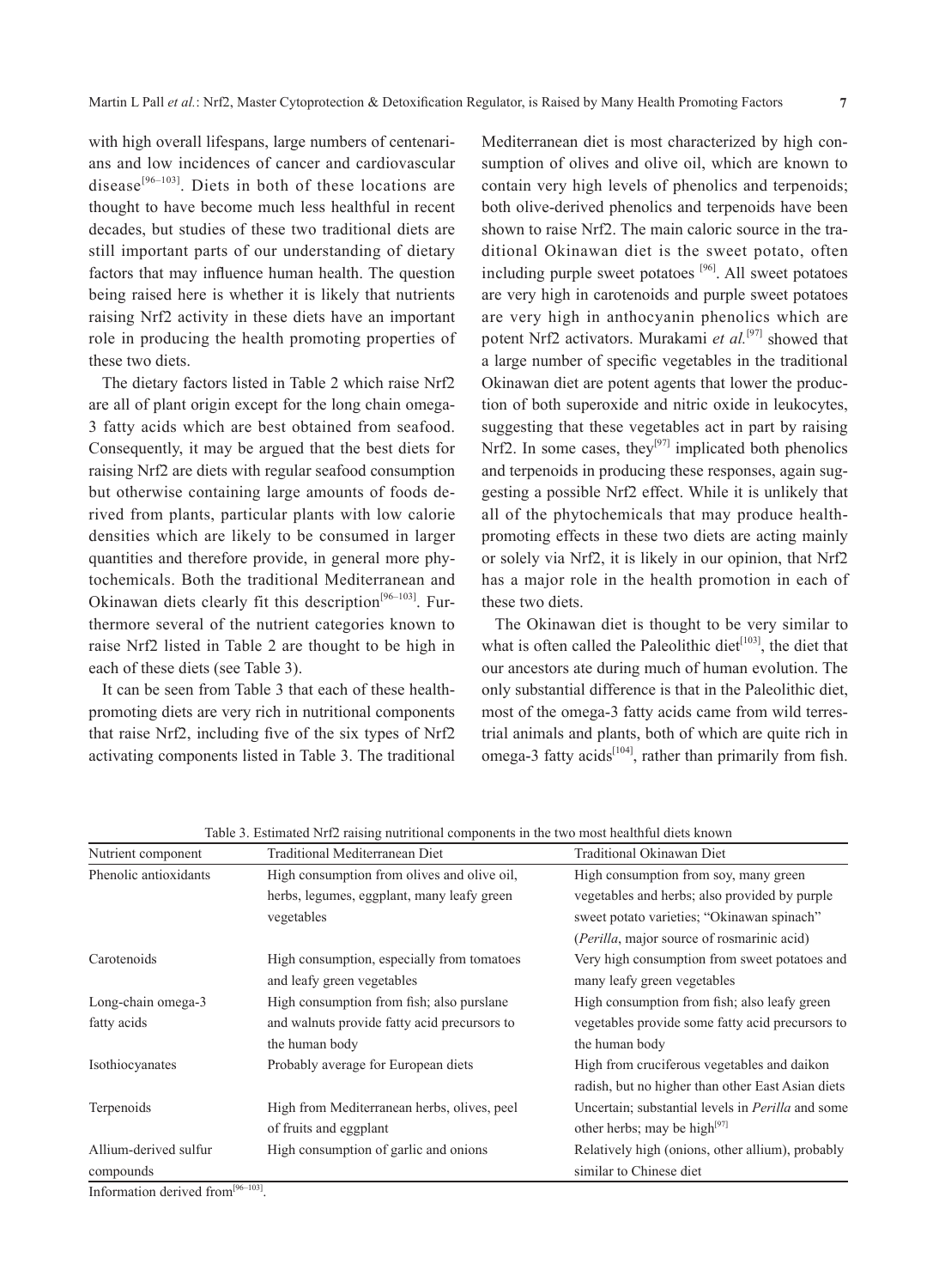Specifically, the Okinawan diet is thought to closely resemble the Paleolithic diet in having very high levels of phenolic and carotenoid antioxidants as well as high omega-3 levels, probably also terpenoids and essentially no grain consumption $[103]$ , all of which may be relevant to Nrf2 control. It seems likely, therefore, that we evolved with much higher levels of Nrf2 raising nutrients in our diets and that almost all of us are currently in a dietary deficiency state for Nrf2 raising nutrients. This may be responsible for much of the extraordinary predominance of chronic diseases afflicting modern populations, characterized by oxidative stress, inflammation and mitochondrial dysfunction.

# **10 Is Nrf2 a master regulator of longevity and healthspan?**

The concept that Nrf2 is a master regulator of not only longevity, but also more importantly of healthspan was suggested by Lewis *et al.*<sup>[105]</sup> in their paper entitled "Nrf2, a guardian of healthspan and gatekeeper of species longevity." They state<sup>[105]</sup> that "There is mounting evidence across evolutionarily distant species that Nrf2-ARE-dependent components are associated with both longevity and extension of healthspan." These studies include a number of genetic studies in the mouse and in several other species, showing that raising Nrf2 activity produces prolonged lifespans and healthspans and that lowering Nrf2 produces shorter lifespans and healthspans. The mouse studies are particularly important here because genetic manipulation in transgenic mice allows one to easily determine effects of both raised and lowered Nrf2 activity. One change that may contribute to determining lifespans and healthspans is replicative senescence of cells which has been reported to be delayed by Nrf2<sup>[106]</sup>. Conversely, a knockout of the Nrf2 gene leads to premature cellular senescence<sup>[107]</sup>. These roles of Nrf2 in determining cellular senescence rates should not be surprising, given the roles of oxidative stress in producing cellular senescence[108].

This general notion regarding Nrf2, longevity and healthspan is, of course, strongly supported by the many diseases including diseases of aging that are lowered, at least in animal studies by raising Nrf2 (Table 1). It is also strongly supported by the various health promoting nutritional and other factors that all raise Nrf2 and act, at least in part through the raising of Nrf2 (Table 2). It is supported as well by the high levels of Nrf2-raising nutrients found in the two most healthful diets known, the traditional Mediterranean diet and the traditional Okinawan diet (Table 3).

# **11 How is Nrf2 regulated by the health promoting factors listed in Table 2?**

Each of refs<sup>[1–22]</sup> has reviewed the mechanisms by which Nrf2 is regulated and each provides some information on how various factors raise Nrf2. Their discussions on mechanisms of Nrf2 regulation are, in general, much more detailed than is the discussion here. Consequently, the reader is encouraged to go to them and in particularly to<sup> $[1-4]$ </sup> for more detailed information than is provided here.

Nrf2 protein under what have been called noninduced situations is mostly contained in an inactive complex with another protein known as Keap1. Keap1 has five reactive cysteine residues, in each of which reaction of inducing chemicals with the cysteine thiol, can start a process leading to release of Nrf2 from Keap1. Following release, Nrf2 can move into the nucleus, complex with other proteins called Maf, bind to ARE sequences on DNA and stimulate transcription of adjacent genes. The agents that react with these thiols are electrophilic and/or oxidative and the reaction with these thiols is thought to be the most important mechanism of regulation of Nrf2. The five different cysteine thiols differ from one another in what compounds they react with.

However there are many other mechanisms that come into play, making the Nrf2 control system very complex. There are several protein kinases that have roles in regulating Nrf2, including the ERK/JNK pathway, PI3K/Akt/GSK-3β pathway, protein kinase C, AMPK<sup>[65]</sup> and protein kinase G. In addition, when Nrf2 is bound to Keap1, Nrf2 tends to be targeted for proteasomal degradation, so that its levels are kept low. Release from Keap1 increases the stability of Nrf2 roughly 7-fold, leading to substantially increased levels. Furthermore, Nrf2 stimulates the transcription of its own gene and also the MafG gene, thus further stimulating Nrf2-dependent transcription. The P62 protein involved in autophagy that is activated by Nrf2 also is involved in a positive feedback loop, increasing Nrf2 activity<sup>[66]</sup>. While the mechanisms in the previous three sentences act to amplify Nrf2 activation, there is also two mechanisms that lower Nrf2 activation. Nrf2 also stimulates transcription of the Keap1 gene, lowering Nrf2 elevation. Furthermore Nrf2 also stimulates the transcription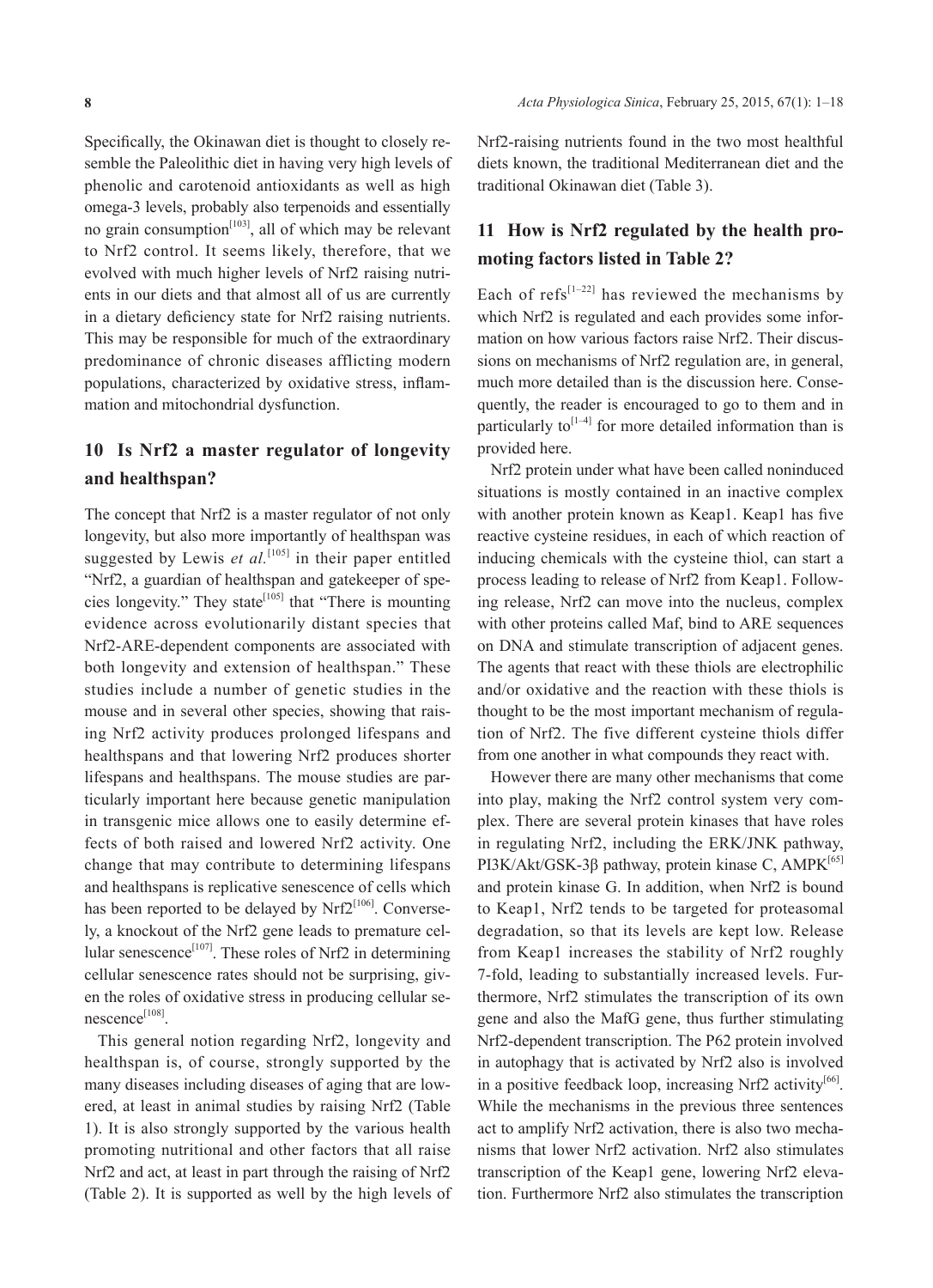of a gene encoding INrf2, a protein that also lowers Nrf2 activity<sup>[109]</sup>.

Nrf2 is also regulated by microRNAs, including miR-200a, that lower the translation of the Nrf2 mRNA or mRNAs of Nrf2 related proteins<sup>[110,111]</sup>. Because levels of miR-200a are regulated by histone acetylation<sup>[111]</sup>, such acetylation may bring in another level of control; this may explain part of the action of the histone deacetylase inhibitor butyrate, discussed above, in raising Nrf $2^{[94]}$ . Furthermore, the protein designated p300/ CBP is an acetyltransferase that acetylates both histones and Nrf2 itself, with Nrf2 acetylation stimulating its activity in ARE-mediated gene transcription $[112]$ . Consequently, the histone deacetylase inhibitor butyrate may also act by increasing Nrf2 acetylation to increase Nrf2 transcriptional activity.

Another regulatory linkage is that agents that stimulate the aryl hydrocarbon receptor (AhR) increase Nrf2 transcription, leading to increases in Nrf2 activity, a subject that has only fairly recently attracted much attention $[113]$ .

Protein kinase G has recently been shown to have a substantial role in activating Nrf $2^{[114-117]}$ . Its role may explain one of the long-standing puzzles about Nrf2, why does HO-1 induction have such an important role in the action of Nrf2? This has been shown in a number of studies of Nrf2 action, where a specific inhibitor of heme oxygenase has been shown to greatly lower the biological effects of Nrf2 activation. Why then should HO-1 be so important in the action of Nrf2? One of the products of HO-1 enzymatic activity is CO, which acts, as does NO, to greatly stimulate the production of cGMP and therefore of protein kinase G stimulation of  $Nrf2^{[117,118]}$ . It follows from this that HO-1 induction by Nrf2 may be an important positive feedback loop, producing a much more rapid increase in Nrf2 activity and therefore Nrf2-dependent responses over time following any initial steps raising Nrf2 activity, than will occur in the absence of increased HO-1 activity. It is our opinion, that substantial indirect effects of Nrf2 may be produced via increased cGMP/protein kinase G, effects that are distinct from this positive feedback loop.

How then do the agents listed in Table 2 stimulate Nrf2 activity? Isothiocyanates<sup>[2,7]</sup>, H<sub>2</sub>O<sub>2</sub> and other oxidants, phenolic antioxidants, long chain omega-3 fatty acids and carotenoids act by reaction with Keap1 reactive thiols with the last three of these acting through their oxidation products. Allium sulfur compounds, isothiocyanates and carotenoids act via ERK stimula $\text{tion}^{[119,120]}$ , with the latter two acting via two distinct mechanisms to raise Nrf2. Some flavonoids and other phenolics, including some that are inactive in the Keap1 reactions act as AhR agonists<sup>[121]</sup>, some act via protein kinase signaling<sup>[122]</sup> and some act via their quinone oxidation products directly on Keap1 thiols $^{[2]}$ . Terpenoids are thought to act via three distinct mechanisms, directly on the Keap1/Nrf2 protein complex, through protein kinase regulation and also via miRNA regulation $^{[2,19]}$ .

It follows from all this that phytochemicals and other agents can increase Nrf2 activity by reacting either directly or through their oxidation products with different cysteine residues on Keap1, by regulating the activity of a number of different protein kinases, by stimulating the AhR receptors or by acting via histone acetylation or other mechanisms to influence microRNA synthesis and therefore Nrf2 activity. It follows from this that phytochemicals and other agents that act in different ways to raise Nrf2 may be expected to act synergistically together. An example of such synergism was reported by Saw *et al.*<sup>[123]</sup> who showed that the carotenoid astaxanthin and the fish oil fatty acids DHA and EPA acted synergistically with each other in raising Nrf2. The components of Protandim were shown in cell culture to act synergistically in raising Nrf2 responses, probably due to the role of multiple signaling pathways in their actions in raising  $Nrf2^{[93]}$ .

Consequently phytochemically rich diets such as the traditional Mediterranean diet and the traditional Okinawan diet may be expected to be more active in Nrf2 activation than may be suggested from just looking at the activities of their individual Nrf2 raising nutrients, due to such synergisms.

# **11 Can too much Nrf2 over extensive time periods be toxic?**

In general as indicated in ref. $[105]$  raising Nrf2 produces prolonged lifespans and healthspans in animal studies. In addition, human diets rich in nutrients that raise Nrf2 including the traditional Mediterranean and Okinawan diets produce longer lifespans and lowered disease incidences. However, there are situations where chronic high-level Nrf2 stimulation produces pathophysiological responses in the body. Perhaps the clearest, welldocumented example of this is where high level chronic raising of Nrf2 levels by TCDD (dioxin) leads to chloracne<sup>[124,125]</sup>. TCDD also has other, Nrf2 independent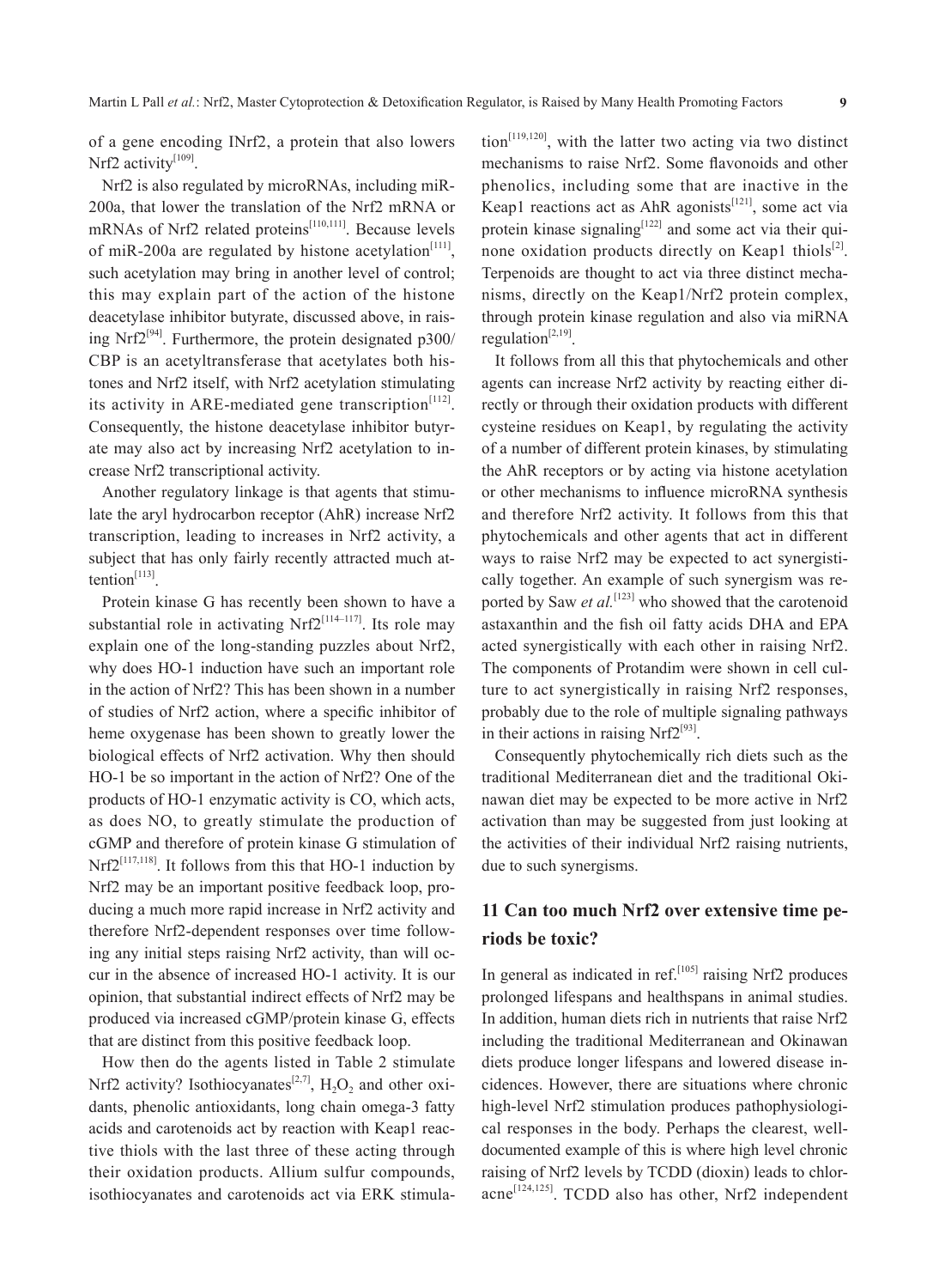toxic effects but these acne-like changes in skin properties are clearly caused by excessive, long-term levels of Nrf2, such that chloracne may serve as a marker for excessive Nrf2 stimulation. Arsenite and other arsenicals can also produce similar skin responses, acting via excessive Nrf2 activity<sup>[125]</sup>, but again arsenite has other Nrf2 independent toxic effects. Both the TCDD and the arsenite effects act through AhR stimulation to produce elevated Nrf2 activity. These skin effects of excessive Nrf2 appear to be caused in part by the elevated sensitivity of keratinocytes to Nrf2.

This keratinocyte role also shows up in perhaps the most dramatic effect of excessive Nrf2. It was shown that Keap1 transgenic mouse knockout mutants developed hyperkeratosis in the esophagus and forestomach during gestation, which led to death from malnutrition after birth<sup>[126]</sup>. This was shown to be caused by excessive Nrf2 activity<sup>[126]</sup>.

Months long, high level chronic elevation of Nrf2 is produced by certain conditions in the mouse, conditions that produce cardiac dysfunction<sup>[127,128]</sup>. While it is unclear how much of this dysfunction is caused by Nrf2, this may be another example where chronic, high level Nrf2 elevation may produce pathophysiological responses.

It is generally accepted that steady high level Nrf2 activity is much more likely to be damaging than is variable activation<sup>[2,129]</sup>. As stated earlier<sup>[129]</sup>, "Pharmacologic induction of the pathway, however, allows for pulsed induction rather than permanent induction of the Keap1-Nrf2-signaling axis, which may reduce any untoward effects of constant pathway activation." The same reasoning applies to Nrf2 raising nutrients consumed at certain times of the day.

The possibility of what may appear to be paradoxical Nrf2 effects may occur where there is no Nrf2 at all, in Nrf2 knockout mutant cells. For example, it has been reported that such knockout cells are deficient in the activation of inflammasomes, showing that some Nrf2 activity may be required for some inflammatory responses<sup>[130]</sup>.

In conclusion, it may be expected that levels of Nrf2 raising nutrients that occur in the Mediterranean or Okinawan diets will produce predominantly health-promoting effects. Nevertheless, very high chronic, longterm Nrf2 elevation can produce pathophysiological effects like almost any regulatory effect taken to extreme. Therefore, one needs to take care not to raise Nrf2 levels too high for too long. It is possible that some indi-

viduals may be much more susceptible to such pathophysiological effects, given the great amount of genetic heterogeneity in the human population. One way of minimizing any pathophysiological effects is to vary the levels of Nrf2-raising agents in the body at different times of the day. The acne-like skin responses to excessive, chronic long-term elevation of Nrf2 activity may serve as a visual indication of whether such excessive Nrf2 activity is occurring in humans in response to Nrf2 raising agents.

#### **12 Summary**

Gao *et al*.<sup>[4]</sup> state that "Nrf2 activation or inhibition responding to oxidative or electrophilic stress, and designed to restore redox homeostasis, paves a new way to understand prevent or even cure complex diseases." The list of diseases in Table 1 where raising Nrf2 acts to prevent and/or treat the disease, at least in animal models is truly stunning. The regulation of Nrf2 and the regulatory responses produced by it are summarized in Fig. 1.

The actions of 7 classes of health-promoting nutrients (box, inner left side, Fig. 1) are each known to act to a great extent by raising Nrf2, as are 3 other health promoting factors. The two most healthful diets known, the traditional Mediterranean and Okinawan diets, and the Paleolithic diet are all thought to be rich in Nrf2 raising nutrients, whereas modern diets are deficient in such nutrients (Fig. 1, left). These findings strongly suggest that health-promotion by these diets acts, to a great extent via Nrf2 but that most of us are currently deficient in Nrf2 raising nutrients. Nrf2 acts, in turn via transcription of roughly 500 genes, to raise antioxidant responses, mitochondrial biogenesis and energy metabolism, detoxification of carbon-containing xenobiotics and toxic metals, autophagy of toxic protein aggregates and dysfunctional organelles and greatly lowering many inflammatory responses (Fig. 1, lower right). It is not surprising, therefore, that a large number of chronic diseases characterized by oxidative stress, inflammation and often mitochondrial function can be treated and/or prevented by raising Nrf2, at least in animal models (Fig. 1, right). Nor should it be surprising that Nrf2 has been proposed to produce both lifespan and healthspan extension, given the many diseases of aging characterized by oxidative stress, inflammation and mitochondrial dysfunction (Fig. 1, upper right).

There are 16 other diseases that are reported to be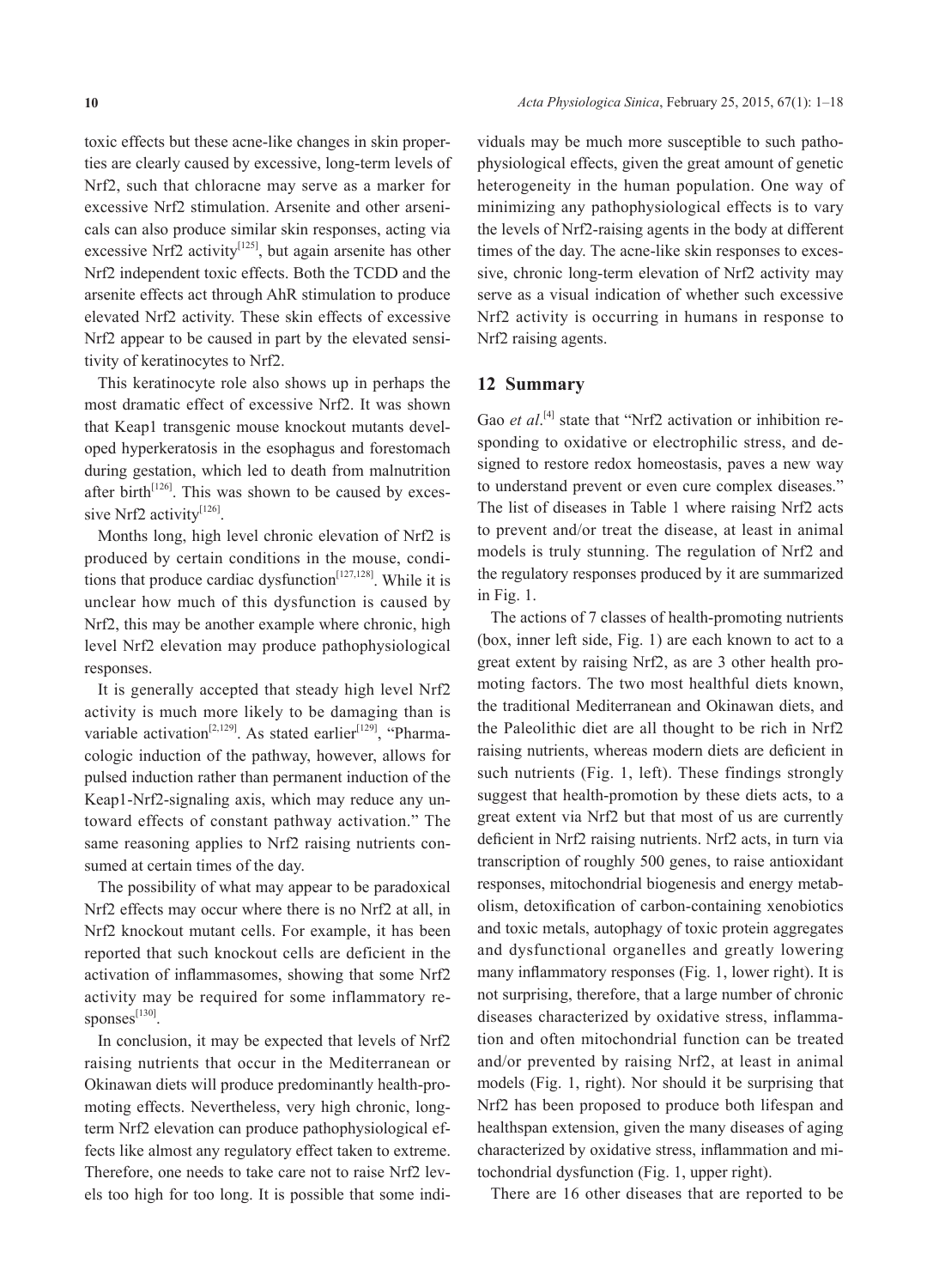

Fig. 1. Outline of the Nrf2 regulatory system.

prevented and/or treated by raising Nrf $2^{[35-58]}$ , with each Nrf2-linked disease based on one or two studies. One would tend to ignore these, except for the fact that each of these diseases are diseases of oxidative stress and inflammation and therefore may plausibly be impacted by Nrf2; and also except for the fact that these are all based on recent and rapidly increasing numbers of studies (Table 4), suggesting that we are still in the early stages of findings about disease impacts of Nrf2.

While no doubt it is too early to make a conclusion, it is difficult to escape the suggestion, from Tables 1 and 4, that we may be on the verge of a new literature on health effects of Nrf2 which may well become the most extraordinary therapeutic and most extraordinary preventive breakthrough in the history of medicine.

It is our opinion that raising Nrf2 is likely to be the most important health promoting approach into the foreseeable future. That is not to say that it is a magic bullet. More is not always better and other health pro-

| Table 4. Nrf2 & other diseases cited in citations $^{[37-60]}$ |
|----------------------------------------------------------------|
|                                                                |

| Year            | Numbers of citations |
|-----------------|----------------------|
| 2006            | $\mathfrak{D}$       |
| 2007            |                      |
| 2008            |                      |
| 2009            |                      |
| 2010            |                      |
| 2011            | 4                    |
| 2012            | 4                    |
| 2013            | 6                    |
| 2014 (5 months) | 4                    |

moting nutrients and other agents acting in other ways are likely to act along with Nrf2. Agents that lower NFκB via Nrf2-independent ways are likely to be useful. So are agents or diets that lower the production of advanced glycation end products with their RAGE receptor-mediated inflammatory responses. Nutrients that are health promoting in other ways, such as B vitamins and vitamin C, magnesium and some trace elements are likely to be useful, as are agents like high doses of the hydroxocobalamin form of B-12 which lowers peroxynitrite by lowering its two precursors. Other agents that act to improve mitochondrial function independent of Nrf2 are also likely to be useful, as well.

Many of the diseases that are thought to be prevented and/or treated by raising Nrf2 activity are also thought to be caused by what is called the NO/ONOO<sup>-</sup> cycle. These apparent NO/ONOO<sup>-</sup> cycle diseases that respond to Nrf2 include several cardiovascular and neurodegenerative diseases, asthma, multiple sclerosis, epilepsy, spinal cord injury and glaucoma<sup>[131–135]</sup>. Heart failure is now the best documented  $NO/ONOO^-$  cycle disease<sup>[136]</sup>. The  $23<sup>rd</sup>$  and most recent disease to be proposed to be caused by the local impact of the cycle is glaucoma<sup>[135]</sup>. Because the cycle involves oxidative stress including peroxynitrite elevation, inflammatory aspects and mitochondrial dysfunction, it should not be surprising that apparent NO/ONOO– cycle diseases may be prevented and/or treated by raised Nrf2. Because the NO/ONOO– cycle is primarily local, localized in different tissues in different individuals, it may cause a variety of different diseases, depending on where it is localized in the  $body^{[131-135]}$ . One question that should be asked here is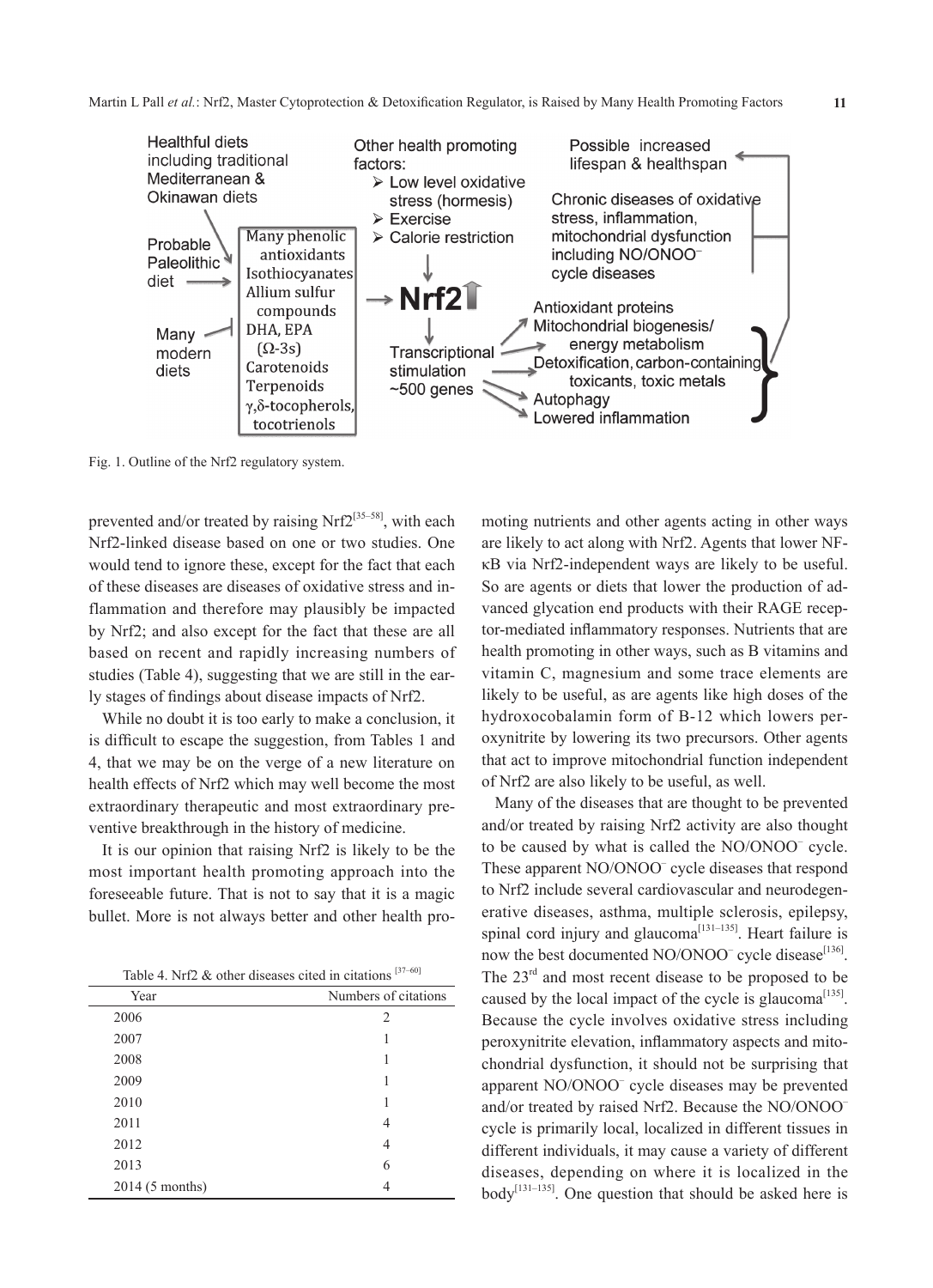whether this notion that the Nrf2 regulatory system may be nature's way of preventing NO/ONOO– cycle diseases holds up in looking at other aspects of the cycle. While clearly increased Nrf2 activity may be expected to lower the oxidative/nitrosative stress, inflammatory and mitochondrial dysfunction parts of the cycle, and the majority of the cycle elements are part of these three aspects of the cycle<sup>[131–135]</sup>, there are other cycle elements that are not involved with oxidative/nitrosative stress, inflammation or mitochondrial dysfunction. Does Nrf2 also lower pathophysiological consequences of these other parts of the cycle? Here, the data are limited, but what data we have are supportive of this prediction. Pathophysiological consequences of excessive NMDA activity<sup>[136-138]</sup> and excessive intracellular calcium levels<sup>[138,139]</sup> are both lowered by Nrf2. Tetrahydrobiopterin oxidation and depletion, another part of the cycle, have been shown to be elevated in a Nrf2 knockout mouse $^{[140]}$ , suggesting but not proving that raising Nrf2 will lower this part of the cycle. Clearly we need more studies on these issues, but the data available to date support the view that Nrf2 may well be nature's way of preventing NO/ONOO<sup>-</sup> cycle diseases. It follows that our dietary deficiencies of Nrf2 raising nutrients may well be the central cause of the high incidence and prevalence of these diseases in the modern world.

The stunning apparent breadth of the effects of Nrf2 on diverse diseases produces a challenge for medicine. Medicine has historically focused mainly on the ways in which these various diseases differ from one another, as a way of understanding their differences. However it is possible that these diverse chronic inflammatory diseases all have a similar underlying mechanism and differ from one another primarily in their localization in the body, with the differences in localization being responsible for any differences in their etiologies. That does not necessarily mean that all these diseases are NO/ONOO– cycle diseases, but that may well be the most apparent available explanation.

It has become commonplace for some physicians and some other scientists to argue against the importance of oxidative stress in human disease despite the extensive and repeated evidence for the existence of and importance of protein changes produced by oxidative/nitrosative chemistry in dozens of chronic diseases. Watson, in his recent paper $[141]$ , shows that he knows about the existence of Nrf2, but is apparently completely unaware of its activation by oxidants and its role in producing complex and extraordinarily well coordinated enzymatic antioxidant responses. The complexity and coordination of these responses could not possibly have evolved without strong genetic selection based on the pathophysiological roles of oxidative/nitrosative stress in the etiology of many diseases. The Nrf2-controlled antioxidant mechanisms are telling us, therefore, that antioxidant mechanisms are among the most important mechanisms in metazoan evolution. While it is a major mistake to ignore the other Nrf2 cytoprotective mechanisms, it is also a major mistake to ignore the compelling evidence that the Nrf2 studies give us on the importance of enzymatic antioxidant mechanisms.

This paper started out emphasizing the special importance of Nrf2 to the hundreds of millions of people around the world who are exposed on a daily basis to toxic chemicals. The role of Nrf2 in producing complex and well coordinated detoxification mechanisms allows us to focus on raising Nrf2 as a way of substantially lowering the pathophysiological effects of such exposures by detoxification of the body, lowering levels of both organic, carbon-containing xenobiotic toxicants and also toxic metals.

#### **REFERENCES**

- 1 Hayes JD, Dinkova-Kostova AT. The Nrf2 regulatory network provides and interface between redox and intermediary metabolism. Trends Biochem Sci 2014; 39: 199–218.
- 2 Kumar H, Kim IS, More SV, Kim BW, Choi DK. Natural product-derived pharmacological modulators of Nrf2/ARE pathway for chronic disease. Nat Prod Rep 2014; 31: 109– 139.
- 3 Baird L, Dinkova-Kostova AT. The cytoprotective role of the Keap1-Nrf2 pathway. Arch Toxicol 2011; 85: 241–272.
- 4 Gao B, Doan A, Hybertson BM. The clinical potential of Nrf2 signaling in degenerative and immunological disorders. Clin Pharmacol 2014; 6: 19–34.
- 5 Sandberg M, Patil J, D'Angelo B, Weber SG, Mallard C. NRF2-regulation in brain health and disease: Implication of cerebral inflammation. Neuropharmacology 2014; 79: 298–306.
- 6 Buelna-Chontal M, Zazueta C. Redox activation of Nrf2 and NF-κB: A double end sword? Cell Signal 2013; 25: 2548–2557.
- 7 Saito H. Toxico-pharmacological perspective of the Nrf2- Keap1 defense system against oxidative stress in kidney diseases. Biochem Pharmacol 2013; 85: 865–872.
- 8 Seo HA, Lee IK. The role of Nrf2: Adipocyte differentiation, obesity, and insulin resistance. Oxid Med Cell Longev 2013; 2013: 184598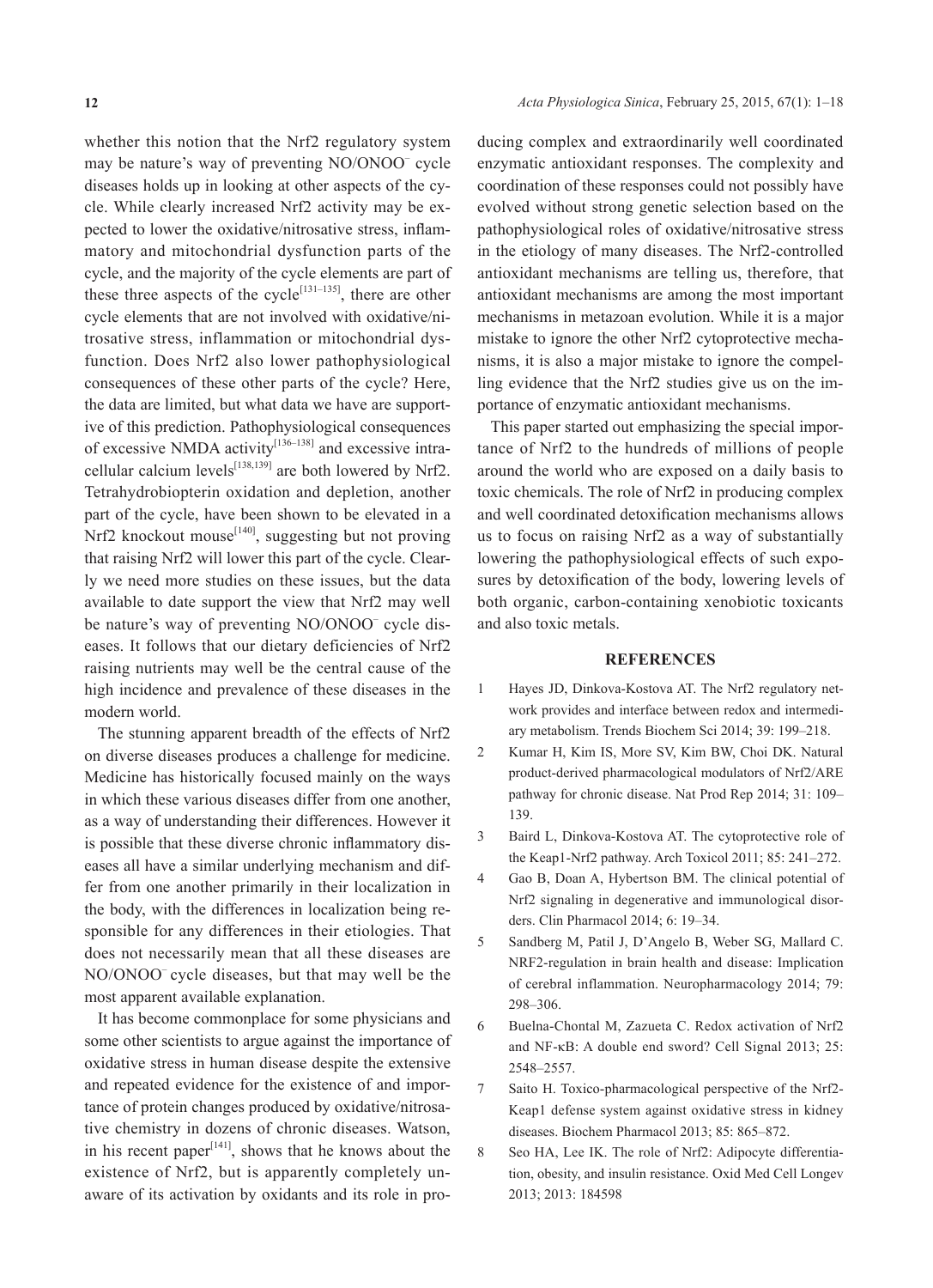- 9 Mann GE, Niehueser-Saran J, Watson A, Gao L, Ishii T, de Winter P, Siow RC. Nrf2-ARE regulated antioxidant gene expression in endothelial and smooth muscle cells in oxidative stress: implications for atherosclerosis and preeclampsia. Acta Physiol Sin (生理学报) 2007; 59: 117– 127.
- 10 Bocci V, Zanardi I. An integrated medical treatment for type-2 diabetes. Diabetes Metab Syndr 2014; 8: 57–61.
- 11 Arnold P, Mojumder D, Detoledo J, Lucius R, Wilms H. Pathophysiological processes in multiple sclerosis: focus on nuclear factor erythroid-2-related factor 2 and emerging pathways. Clin Pharmacol 2014; 6: 35–42.
- 12 Lee DH, Gold R, Linker RA. Mechanisms of oxidative damage in multiple sclerosis and neurodegenerative diseases: Therapeutic modulation via fumaric acid esters. Int J Mol Sci 2012; 13: 11783–11803.
- 13 Zhuang C, Miao Z, Sheng C, Zhang W. Updated research and applications of small molecule inhibitors of Keap1- Nrf2 protein-protein interaction: a review. Curr Med Chem 2014; 16. DOI: 10.2174/0929867321666140217104648.
- 14 Lee JW, Bae CJ, Choi YJ, Kim SI, Kwon YS, Lee HJ, Kim SS, Chun W. 3,4,5-Trihydroxycinnamic acid inhibits lipopolysaccharide (LPS)-induced inflammation by Nrf2 activation *in vitro* and improves survival of mice in LPS-induced endotoxemia model *in vivo*. Mol Cell Biochem 2014; 390: 143–153.
- 15 Pedruzzi LM, Stockler-Pinto MB, Leite M Jr, Mafra D. Nrf2-keap1 system versus NF-κB: the good and the evil in chronic kidney disease? Biochimie 2012; 94: 2461–2466.
- 16 Kim J, Cha YN, Surh YJ. A protective role of nuclear factor-erythroid 2-related factor-2 (Nrf2) in inflammatory disorders. Mutat Res 2010; 690: 12–23.
- 17 Wang W, Wu Y, Fang H, Wang H, Zang H, Xie T, Wang W. Activation of Nrf2-ARE signal pathway protects the brain from damage induced by epileptic seizure. Brain Res 2014; 1544: 54–61.
- 18 Mazzuferi M, Kumar G, van Eyll J, Danis B, Foerch P, Kaminski RM. Nrf2 defense pathway: Experimental evidence for its protective role in epilepsy. Ann Neurol 2013; 74: 560–568.
- 19 Loboda A, Rojczyk-Golebiewska E, Bednarczyk-Cwynar B, Lucjusz Z, Jozkowicz A, Dulak J. Targeting Nrf2-mediated gene transcription by triterpenoids and their derivatives. Biomol Ther (Seoul) 2012; 20: 499–505.
- 20 Vomhof-Dekrey EE, Picklo MJ Sr. The Nrf2-antioxidant response element pathway: a target for regulating energy metabolism. J Nutr Biochem 2012; 23: 1201–1206.
- 21 Cho HY, Kleeberger SR. Nrf2 protects against airways disorders. Toxicol Appl Pharmacol 2010; 244: 43–56.
- 22 Reuland DJ, McCord JM, Hamilton KL. The role of Nrf2

in the attenuation of cardiovascular disease. Exerc Sport Sci Rev 2013; 41: 162–168.

- 23 Liby KT, Sporn MB. Synthetic oleanane triterpenoids: multifunctional drugs with a broad range of applications for prevention and treatment of chronic disease. Pharmacol Rev 2012; k64: 972–1003.
- 24 Bergström P, von Otter M, Nilsson S, Nilsson AC, Nilsson M, Andersen PM, Hammarsten O, Zetterberg H. Association of NFE2L2 and KEAP1 haplotypes with amyotrophic lateral sclerosis. Amyotroph Lateral Scler Frontotemporal Degener 2014; 15: 130–137.
- 25 Rangasamy T, Guo J, Mitzner WA, Roman J, Singh A, Fryer AD, Yamamoto M, Kensler TW, Tuder RM, Georas SN, Biswal S. Disruption of Nrf2 enhances susceptibility to severe airway inflammation and asthma in mice. J Exp Med 2005; 202: 47–59.
- 26 Kim JH, Choi YK, Lee KS, Cho DH, Baek YY, Lee DK, Ha KS, Choe J, Won MH, Jeoung D, Lee H, Kwon YG, Kim YM. Functional dissection of Nrf2-dependent phase II genes in vascular inflammation and endotoxic injury using Keap1 siRNA. Free Radic Biol Med 2012; 53: 629–640.
- 27 Jiang T, Tian F, Zheng H, Whitman SA, Lin Y, Zhang Z, Zhang N, Zhang DD. Nrf2 suppresses lupus nephritis through inhibition of oxidative injury and the NF-κB-mediated inflammatory response. Kidney Int 2014; 85: 333– 343.
- 28 Fragoulis A, Laufs J, Müller S, Soppa U, Siegl S, Reiss LK, Tohidnezhad M, Rosen C, Tenbrock K, Varoga D, Lippross S, Pufe T, Wruck CJ. Sulforaphane has opposing effects on TNF-alpha stimulated and unstimulated synoviocytes. Arthritis Res Ther 2012; 27;14(5): R220.
- 29 Tsai PY, Ka SM, Chang JM, Lai JH, Dai MS, Jheng HL, Kuo MT, Chen P, Chen A. Antroquinonol differentially modulates T cell activity and reduces interleukin-18 production, but enhances Nrf2 activation, in murine accelerated severe lupus nephritis. Arthritis Rheum 2012; 64: 232– 242.
- 30 Li B, Cui W, Liu J, Li R, Liu Q, Xie XH, Ge XL, Zhang J, Song XJ, Wang Y, Guo L. Sulforaphane ameliorates the development of experimental autoimmune encephalomyelitis by antagonizing oxidative stress and Th17-related inflammation in mice. Exp Neurol 2013; 250: 239–249.
- 31 Yalniz M, Demirel U, Orhan C, Bahcecioglu IH, Ozercan IH, Aygun C, Tuzcu M, Sahin K. Nadroparin sodium activates Nrf2/HO-1 pathway in acetic acid-induced colitis in rats. Inflammation 2012; 35: 1213–1221.
- 32 Scofield VL, Yan M, Kuang X, Kim SJ, Wong PK. The drug monosodium luminol (GVT) preserves crypt-villus epithelial organization and allows survival of intestinal T cells in mice infected with the ts1 retrovirus. Immunol Lett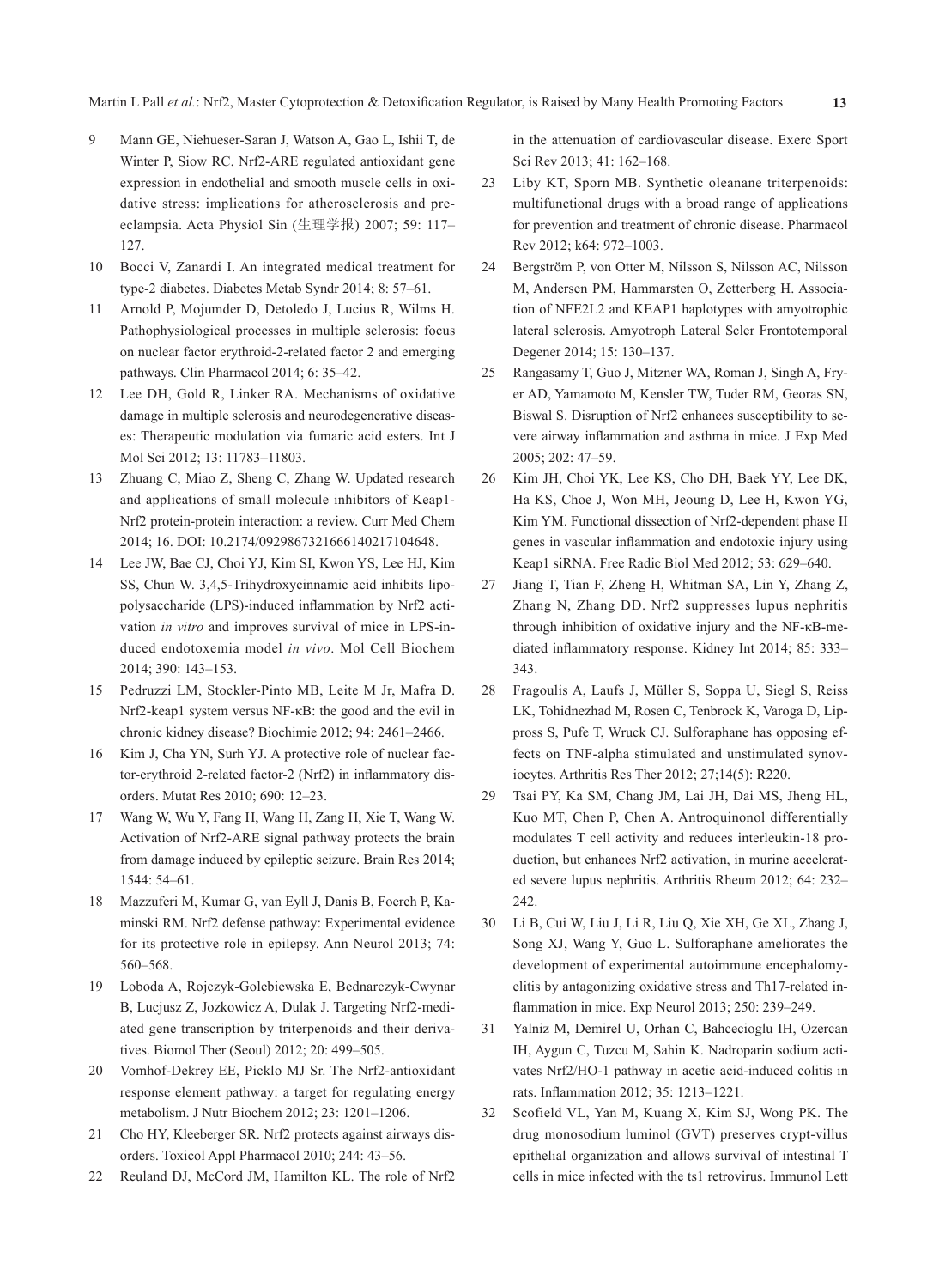2009; 122: 150–158.

- 33 Wang W, Wang WP, Zhang GL, Wu YF, Xie T, Kan MC, Fang HB, Wang HC. Activation of Nrf2-ARE signal pathway in hippocampus of amygdala kindling rats. Neurosci Lett 2013; 543: 58–63.
- 34 Milder JB, Liang LP, Patel M. Acute oxidative stress and systemic Nrf2 activation by the ketogenic diet. Neurobiol Dis 2010; 40: 238–244.
- 35 Macari ER, Lowrey CH. Induction of human fetal hemoglobin via the NRF2 antioxidant response signaling pathway. Blood 2011; 117: 5987–5997.
- 36 Olagnier D, Lavergne RA, Meunier E, Lefèvre L, Dardenne C, Aubouy A, Benoit-Vical F, Ryffel B, Coste A, Berry A, Pipy B. Nrf2, a PPARγ alternative pathway to promote CD36 expression on inflammatory macrophages: implication for malaria. PLoS Pathog 2011; 7(9): e1002254.
- 37 Jin W, Ming X, Hou X, Zhu T, Yuan B, Wang J, Ni H, Jiang J, Wang H, Liang W. Protective effects of erythropoietin in traumatic spinal cord injury by inducing the Nrf2 signaling pathway activation. J Trauma Acute Care Surg 2014; 76: 1228–1234.
- 38 Jin W, Wang H, Yan W, Zhu L, Hu Z, Ding Y, Tang K. Role of Nrf2 in protection against traumatic brain injury in mice. J Neurotrauma 2009; 26: 131–139.
- 39 Jin W, Zhu L, Guan Q, Chen G, Wang QF, Yin HX, Hang CH, Shi JX, Wang HD. Influence of Nrf2 genotype on pulmonary NF-kappaB activity and inflammatory response after traumatic brain injury. Ann Clin Lab Sci 2008; 38: 221– 227.
- 40 Sharma NK, Sethy NK, Meena RN, Ilavazhagan G, Das M, Bhargava K. Activity-dependent neuroprotective protein (ADNP)-derived peptide (NAP) ameliorates hypobaric hypoxia induced oxidative stress in rat brain. Peptides 2011; 32: 1217–1224.
- 41 Lisk C, McCord J, Bose S, Sullivan T, Loomis Z, Nozik-Grayck E, Schroeder T, Hamilton K, Irwin DC. Nrf2 activation: a potential strategy for the prevention of acute mountain sickness. Free Radic Biol Med 2013; 63: 264– 273.
- 42 Martín-de-Saavedra MD, Budni J, Cunha MP, Gómez-Rangel V, Lorrio S, Del Barrio L, Lastres-Becker I, Parada E, Tordera RM, Rodrigues AL, Cuadrado A, López MG. Nrf2 participates in depressive disorders through an anti-inflammatory mechanism. Psychoneuroendocrinology 2013; 38: 2010–2022.
- 43 Maes M, Fišar Z, Medina M, Scapagnini G, Nowak G, Berk M. New drug targets in depression: inflammatory, cell-mediated immune, oxidative and nitrosative stress, mitochondrial, antioxidant, and neuroprogressive pathways.

And new drug candidates--Nrf2 activators and GSK-3 inhibitors. Inflammopharmacology 2010; 2012; 20: 127–150.

- 44 Shirai Y, Fujita Y, Hashimoto K. Effects of the antioxidant sulforaphane on hyperlocomotion and prepulse inhibition deficits in mice after phencyclidine administration. Clin Psychopharmacol Neurosci 2012; 10: 94–98.
- 45 Rizak J, Tan H, Zhu H, Wang JF. Chronic treatment with the mood-stabilizing drug lithium up-regulates nuclear factor E2-related factor 2 in rat pheochromocytoma PC12 cells *in vitro*. Neuroscience 2014; 256: 223–229.
- 46 Shibuya A, Onda K, Kawahara H, Uchiyama Y, Nakayama H, Omi T, Nagaoka M, Matsui H, Hirano T. Sofalcone, a gastric mucosa protective agent, increases vascular endothelial growth factor via the Nrf2-heme-oxygenase-1 dependent pathway in gastric epithelial cells. Biochem Biophys Res Commun 2010; 398: 581–584.
- 47 Arisawa T, Tahara T, Shibata T, Nagasaka M, Nakamura M, Kamiya Y, Fujita H, Hasegawa S, Takagi T, Wang FY, Hirata I, Nakano H. The relationship between Helicobacter pylori infection and promoter polymorphism of the Nrf2 gene in chronic gastritis. Int J Mol Med 2007; 19: 143–148.
- 48 Himori N, Yamamoto K, Maruyama K, Ryu M, Taguchi K, Yamamoto M, Nakazawa T. Critical role of Nrf2 in oxidative stress-induced retinal ganglion cell death. J Neurochem 2013; 127: 669–680.
- 49 Wang L, Cano M, Handa JT. p62 provides dual cytoprotection against oxidative stress in the retinal pigment epithelium. Biochim Biophys Acta 2014; 1843: 1248–1258.
- 50 Varma SD, Chandrasekaran K, Kovtun S. Sulforaphane-induced transcription of thioredoxin reductase in lens: possible significance against cataract formation. Clin Ophthalmol 2013; 7: 2091–2098.
- 51 Liu H, Smith AJ, Lott MC, Bao Y, Bowater RP, Reddan JR, Wormstone IM. Sulforaphane can protect lens cells against oxidative stress: implications for cataract prevention. Invest Ophthalmol Vis Sci 2013; 54: 5236–5248.
- 52 Schachtele SJ, Hu S, Lokensgard JR. Modulation of experimental herpes encephalitis-associated neurotoxicity through sulforaphane treatment. PLoS One 2012; 7(4): e36216.
- 53 Clarke JD, Hsu A, Yu Z, Dashwood RH, Ho E. Differential effects of sulforaphane on histone deacetylases, cell cycle arrest and apoptosis in normal prostate cells versus hyperplastic and cancerous prostate cells. Mol Nutr Food Res 2011; 55: 999–1009.
- 54 Myzak MC, Hardin K, Wang R, Dashwood RH, Ho E. Sulforaphane inhibits histone deacetylase activity in BPH-1, LnCaP and PC-3 prostate epithelial cells. Carcinogenesis 2006; 27: 811–819.
- 55 Mathew ST, Bergström P, Hammarsten O. Repeated Nrf2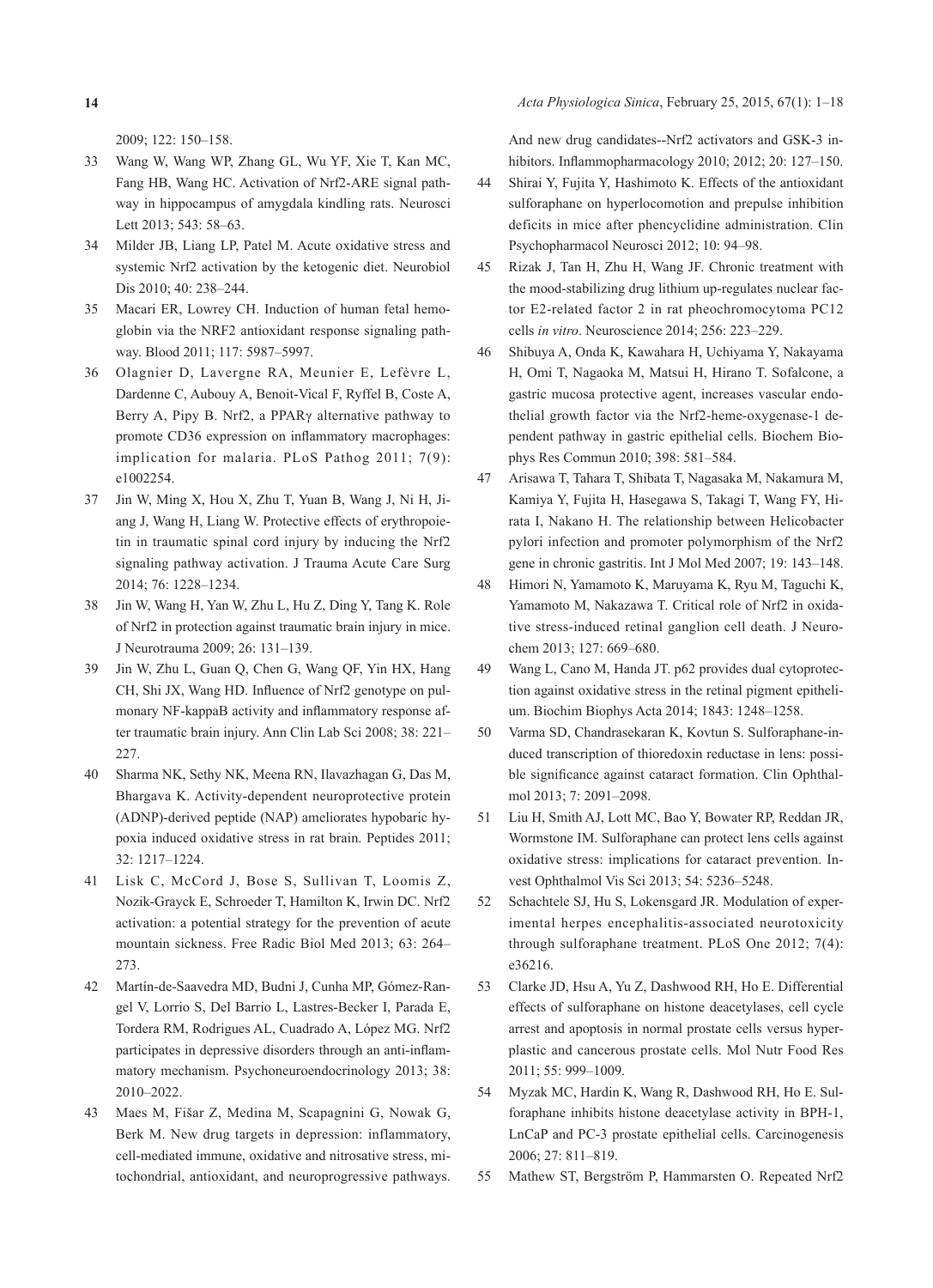stimulation using sulforaphane protects fibroblasts from ionizing radiation. Toxicol Appl Pharmacol 2014; 276: 188–194.

- 56 Reisman SA, Lee CY, Meyer CJ, Proksch JW, Sonis ST, Ward KW. Topical application of the synthetic triterpenoid RTA 408 protects mice from radiation-induced dermatitis. Radiat Res 2014; 181: 512–520.
- 57 El Ali Z, Gerbeix C, Hemon P, Esser PR, Martin SF, Pallardy M, Kerdine-Römer S. Allergic skin inflammation induced by chemical sensitizers is controlled by the transcription factor Nrf2. Toxicol Sci 2013; 134: 39–48.
- 58 van der Veen JW, Gremmer ER, Vermeulen JP, van Loveren H, Ezendam J. Induction of skin sensitization is augmented in Nrf2-deficient mice. Arch Toxicol 2013; 87: 763–766.
- 59 Lu J, Holmgren A. The thioredoxin antioxidant system. Free Radic Biol Med 2014; 66: 75–87.
- 60 Wu KC, Liu JJ, Klaassen CD. Nrf2 activation prevents cadmium-induced acute liver injury. Toxicol Appl Pharmacol 2012; 263: 14–20.
- 61 Sears ME. Chelation: harnessing and enhancing heavy metal detoxification--a review. ScientificWorldJournal 2013; 2013: 219840.
- 62 Yang CC, Chen HI, Chiu YW, Tsai CH, Chuang HY. Metallothionein 1A polymorphisms may influence urine uric acid and *N*-acetyl-beta-*D*-glucosaminidase (NAG) excretion in chronic lead-exposed workers. Toxicology 2013; 306: 68–73.
- 63 Toyama T, Shinkai Y, Yasutake A, Uchida K, Yamamoto M, Kumagai Y. Isothiocyanates reduce mercury accumulation via an Nrf2-dependent mechanism during exposure of mice to methylmercury. Environ Health Perspect 2011; 119: 1117–1122.
- 64 García-Niño WR, Pedraza-Chaverrí J. Protective effect of curcumin against heavy metals-induced liver damage. Food Chem Toxicol 2014; 69: 182–201
- 65 Mo C, Wang L, Zhang J, Numazawa S, Tang H, Tang X, Han X, Li J, Yang M, Wang Z, Wei D, Xiao H. The crosstalk between Nrf2 and AMPK signal pathways is important for the anti-inflammatory effect of berberine in LPS-stimulated macrophages and endotoxin-shocked mice. Antioxid Redox Signal 2014; 20: 574–588.
- 66 Jain A, Lamark T, Sjøttem E, Larsen KB, Awuh JA, Øvervatn A, McMahon M, Hayes JD, Johansen T. p62/SQSTM1 is a target gene for transcription factor NRF2 and creates a positive feedback loop by inducing antioxidant response element-driven gene transcription. J Biol Chem 2010; 285: 22576–22591.
- 67 Nezis IP, Stenmark H. p62 at the interface of autophagy, oxidative stress signaling, and cancer. Antioxid Redox Sig-

nal 2012; 17: 786–793.

- 68 Artaud-Macari E, Goven D, Brayer S, Hamimi A, Besnard V, Marchal-Somme J, Ali ZE, Crestani B, Kerdine-Römer S, Boutten A, Bonay M. Nuclear factor erythroid 2-related factor 2 nuclear translocation induces myofibroblastic dedifferentiation in idiopathic pulmonary fibrosis. Antioxid Redox Signal 2013; 18: 66–79.
- 69 Oh CJ, Kim JY, Min AK, Park KG, Harris RA, Kim HJ, Lee IK. Sulforaphane attenuates hepatic fibrosis via NF-E2-related factor 2012; 2-mediated inhibition of transforming growth factor-β/Smad signaling. Free Radic Biol Med 2012; 52: 671–682.
- 70 Ryoo IG, Ha H, Kwak MK. Inhibitory role of the KEAP1- NRF2 pathway in TGFβ1-stimulated renal epithelial transition to fibroblastic cells: a modulatory effect on SMAD signaling. PLoS One 2014; 9(4): e93265.
- 71 Hecker L, Logsdon NJ, Kurundkar D, Kurundkar A, Bernard K, Hock T, Meldrum E, Sanders YY, Thannickal VJ. Reversal of persistent fibrosis in aging by targeting Nox4- Nrf2 redox imbalance. Sci Transl Med 2014; 6(231): 231ra47.
- 72 Hsieh TC, Elangovan S, Wu JM. Differential suppression of proliferation in MCF-7 and MDA-MB-231 breast cancer cells exposed to alpha-, gamma- and delta-tocotrienols is accompanied by altered expression of oxidative stress modulatory enzymes. Anticancer Res 2010; 30: 4169– 4176.
- 73 Smolarek AK, So JY, Thomas PE, Lee HJ, Paul S, Dombrowski A, Wang CX, Saw CL, Khor TO, Kong AN, Reuhl K, Lee MJ, Yang CS, Suh N. Dietary tocopherols inhibit cell proliferation, regulate expression of ERα, PPARγ, and Nrf2, and decrease serum inflammatory markers during the development of mammary hyperplasia. Mol Carcinog 2013; 52: 514–525.
- 74 Ho CY, Cheng YT, Chau CF, Yen GC. Effect of diallyl sulfide on *in vitro* and *in vivo* Nrf2-mediated pulmonic antioxidant enzyme expression via activation ERK/p38 signaling pathway. J Agric Food Chem 2012; 60: 100–107.
- 75 Colín-González AL, Santana RA, Silva-Islas CA, Chánez-Cárdenas ME, Santamaría A, Maldonado PD. The antioxidant mechanisms underlying the aged garlic extractand S-allylcysteine-induced protection. Oxid Med Cell Longev 2012; 2012: 907162
- 76 Yang CM, Huang SM, Liu CL, Hu ML. Apo-8'-lycopenal induces expression of HO-1 and NQO-1 via the ERK/p38- Nrf2-ARE pathway in human HepG2 cells. J Agric Food Chem 2012; 60: 1576–1585.
- 77 Linnewiel K, Ernst H, Caris-Veyrat C, Ben-Dor A, Kampf A, Salman H, Danilenko M, Levy J, Sharoni Y. Structure activity relationship of carotenoid derivatives in activation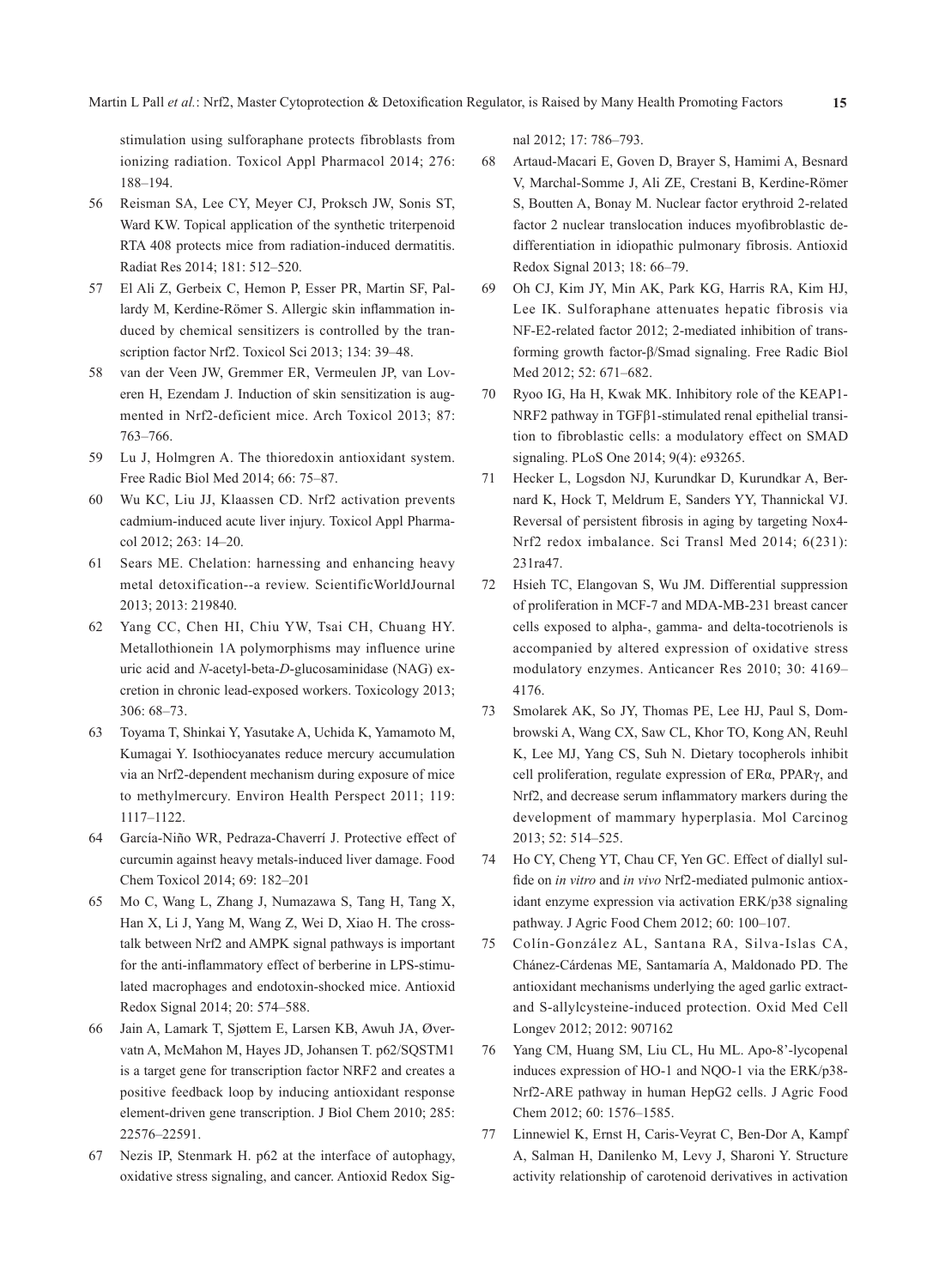of the electrophile/antioxidant response element transcription system. Free Radic Biol Med 2009; 47: 659–667.

- 78 Zhang M, Wang S, Mao L, Leak RK, Shi Y, Zhang W, Hu X, Sun B, Cao G, Gao Y, Xu Y, Chen J, Zhang F. Omega-3 fatty acids protect the brain against ischemic injury by activating Nrf2 and upregulating heme oxygenase 1. J Neurosci 2014; 34: 1903–1915.
- 79 Nakagawa F, Morino K, Ugi S, Ishikado A, Kondo K, Sato D, Konno S, Nemoto K, Kusunoki C, Sekine O, Sunagawa A, Kawamura M, Inoue N, Nishio Y, Maegawa H. 4-Hydroxy hexenal derived from dietary n-3 polyunsaturated fatty acids induces anti-oxidative enzyme heme oxygenase-1 in multiple organs. Biochem Biophys Res Commun 2014; 443: 991–996.
- 80 Maher J, Yamamoto M. The rise of antioxidant signaling— The evolution and hormetic actions of Nrf2. Toxicol Appl Pharmacol 2010; 244: 4–15.
- 81 Sontag TJ, Parker RS. Influence of major structural features of tocopherols and tocotrienols on their omega-oxidation by tocopherol-omega-hydroxylase. J Lipid Res 2007; 48: 1090–1098.
- 82 Thimmulappa RK, Mai KH, Srisuma S, Kensler TW, Yamamoto M, Biswal S. Identification of Nrf2-regulated genes induced by the chemopreventive agent sulforaphane by oligonucleotide microarray. Cancer Res 2002; 62: 5196–5203.
- 83 Kwak MK, Wakabayashi N, Itoh K, Motohashi H, Yamamoto M, Kensler TW. Modulation of gene expression by cancer chemopreventive dithiolethiones through the Keap1-Nrf2 pathway. Identification of novel gene clusters for cell survival. J Biol Chem 2003; 278: 8135–8145.
- 84 McMahon M, Itoh K, Yamamoto M, Chanas SA, Henderson CJ, McLellan LI, Wolf CR, Cavin C, Hayes JD. The Cap 'n'Collar basic leucine zipper transcription factor Nrf2 (NF-E2 p45-related factor 2) controls both constitutive and inducible expression of intestinal detoxification and glutathione biosynthetic enzymes. Cancer Res 2001; 61: 3299– 3307.
- 85 Cho HY, Jedlicka AE, Reddy SP, Kensler TW, Yamamoto M, Zhang LY, Kleeberger SR. Role of NRF2 in protection against hyperoxic lung injury in mice. Am J Respir Cell Mol Biol 2002; 26: 175–182.
- 86 Itoh K, Tong K, Yamamoto M. Molecular mechanism activating Nrf2-Keap1 pathway in regulation of adaptive response to electrophiles. Free Radic Biol Med 2004; 36: 1208–1213.
- 87 Nair S1, Xu C, Shen G, Hebbar V, Gopalakrishnan A, Hu R, Jain MR, Liew C, Chan JY, Kong AN. Pharmacogenomics of phenolic antioxidant butylated hydroxyanisole (BHA) in the small intestine and liver of Nrf2 knockout

and C57BL/6J mice. Pharm Res 2006; 23: 2621–2637.

- 88 Wang H, Khor TO, Saw CL, Lin W, Wu T, Huang Y, Kong AN. Role of Nrf2 in suppressing LPS-induced inflammation in mouse peritoneal macrophages by polyunsaturated fatty acids docosahexaenoic acid and eicosapentaenoic acid. Mol Pharm 2010; 7: 2185–2193.
- 89 Gerhäuser C, Klimo K, Hümmer W, Hölzer J, Petermann A, Garreta-Rufas A, Böhmer FD, Schreier P. Identification of 3-hydroxy-beta-damascone and related carotenoid-derived aroma compounds as novel potent inducers of Nrf2-mediated phase 2 response with concomitant anti-inflammatory activity. Mol Nutr Food Res 2009; 53: 1237– 1244.
- 90 Martín-Montalvo A, Villalba JM, Navas P, de Cabo R. NRF2, cancer and calorie restriction. Oncogene 2011; 30: 505–520.
- 91 Pearson KJ, Lewis KN, Price NL, Chang JW, Perez E, Cascajo MV, Tamashiro KL, Poosala S, Csiszar A, Ungvari Z, Kensler TW, Yamamoto M, Egan JM, Longo DL, Ingram DK, Navas P, de Cabo R. Nrf2 mediates cancer protection but not prolongevity induced by caloric restriction. Proc Natl Acad Sci U S A 2008; 105: 2325–2330.
- 92 Ungvari Z, Parrado-Fernandez C, Csiszar A, de Cabo R. Mechanisms underlying caloric restriction and lifespan regulation: implications for vascular aging. Circ Res 2008; 102: 519–528.
- 93 Velmurugan K, Alam J, McCord JM, Pugazhenthi S. Synergistic induction of heme oxygenase-1 by the components of the antioxidant supplement Protandim. Free Radic Biol Med 2009; 46: 430–440.
- 94 Yaku K, Enami Y, Kurajyo C, Matsui-Yuasa I, Konishi Y, Kojima-Yuasa A. The enhancement of phase 2 enzyme activities by sodium butyrate in normal intestinal epithelial cells is associated with Nrf2 and p53. Mol Cell Biochem 2012; 370: 7–14.
- 95 Cipollina C, Salvatore SR, Muldoon MF, Freeman BA, Schopfer FJ. Generation and dietary modulation of anti-inflammatory electrophilic omega-3 Fatty Acid derivatives. PLoS One 2014; 9(4): e94836.
- 96 Willcox DC, Willcox BJ, Todoriki H, Suzuki M. The Okinawan diet: health implications of a low-calorie, nutrient-dense, antioxidant-rich dietary pattern low in glycemic load. J Am Coll Nutr 2009; 28 Suppl: 500S-516S.
- 97 Murakami A, Ishida H, Kobo K, Furukawa I, Ikeda Y, Yonaha M, Aniya Y, Ohigashi H. Suppressive effects of Okinawan food items on free radical generation from stimulated leukocytes and identification of some active constituents: implications for the prevention of inflammation-associated carcinogenesis. Asian Pac J Cancer Prev 2005; 6: 437–448.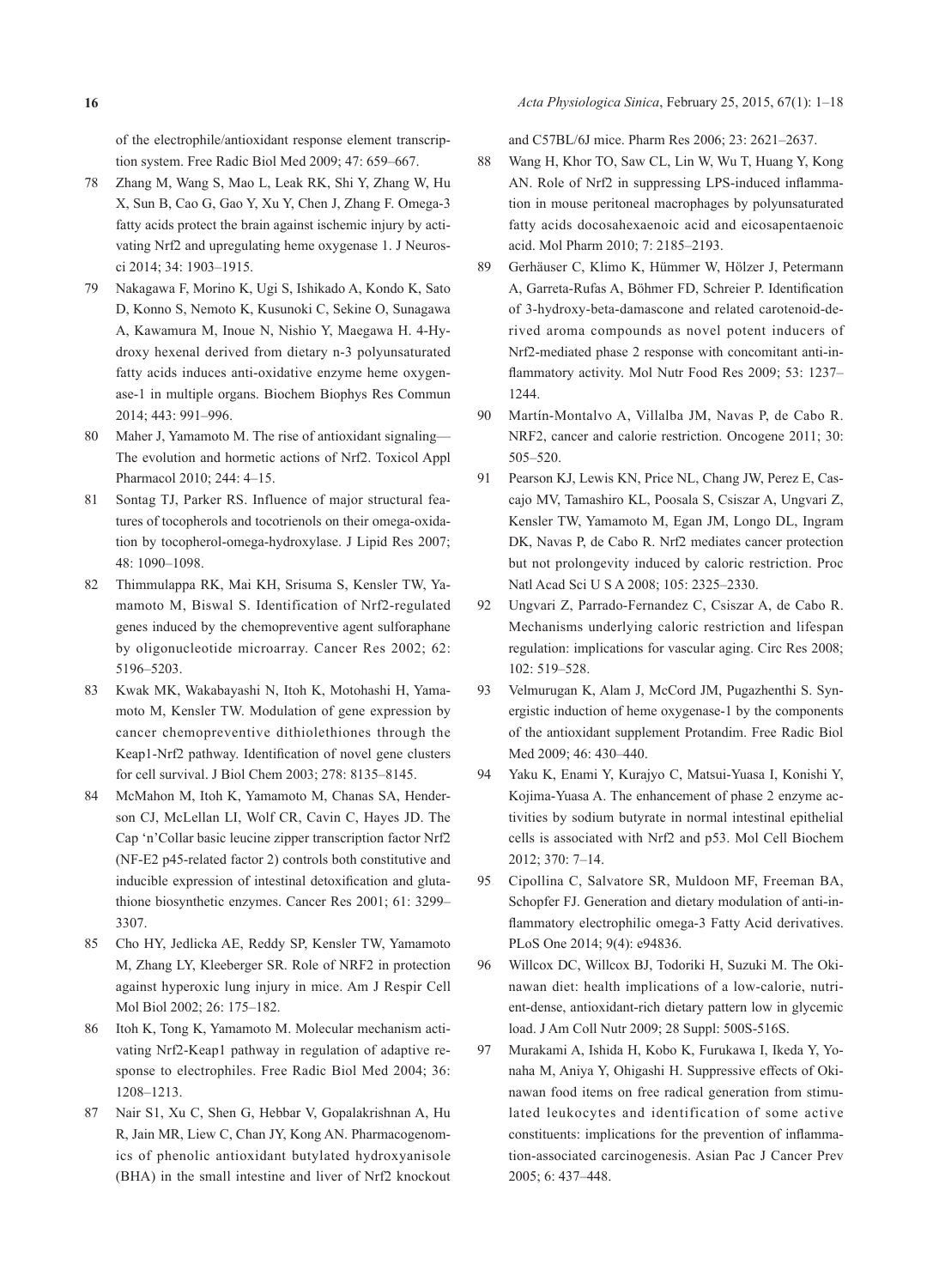Martin L Pall *et al.*: Nrf2, Master Cytoprotection & Detoxification Regulator, is Raised by Many Health Promoting Factors **17**

- 98 Suzuki M, Wilcox BJ, Wilcox CD. Implications from and for food cultures for cardiovascular disease: longevity. Asia Pac J Clin Nutr 2001; 10: 165–171.
- 99 Kafatos A, Verhagen H, Moschandreas J, Apostolaki I, Van Westerop JJ. Mediterranean diet of Crete: foods and nutrient content. J Am Diet Assoc 2000; 100: 1487–1493.
- 100 Manios Y, Detopoulou V, Visioli F, Galli C. Mediterranean diet as a nutrition education and dietary guide: misconceptions and the neglected role of locally consumed foods and wild green plants. Forum Nutr 2006; 59: 154–170.
- 101 Willett WC, Sacks F, Trichopoulou A, Drescher G, Ferro-Luzzi A, Helsing E, Trichopoulos D. Mediterranean diet pyramid: a cultural model for healthy eating. Am J Clin Nutr 1995; 1(6 Suppl): 1402S–1406S.
- 102 Simopoulos AP. 2001 The Mediterranean diets: What is so special about the diet of Greece? The scientific evidence. J Nutr 2001; 131(11 Suppl): 3065S-3073S.
- 103 Salen P, de Lorgeril M. The Okinawan diet: a modern view of an ancestral healthy lifestyle. World Rev Nutr Diet 2011; 102: 114–123.
- 104 Simopoulos AP. Omega-3 fatty acids and antioxidants in edible wild plants. Biol Res 2004; 37: 263–277.
- 105 Lewis KN, Mele J, Hayes JD, Buffenstein R. Nrf2, a guardian of healthspan and gatekeeper of species longevity. Integr Comp Biol 2010; 50: 829–843.
- 106 Kapeta S, Chondrogianni N, Gonos ES. Nuclear erythroid factor 2-mediated proteasome activation delays senescence in human fibroblasts. J Biol Chem 2010; 285: 8171–8184.
- 107 Jódar L, Mercken EM, Ariza J, Younts C, González-Reyes JA, Alcaín FJ, Burón I, de Cabo R, Villalba JM. Genetic deletion of Nrf2 promotes immortalization and decreases life span of murine embryonic fibroblasts. J Gerontol A Biol Sci Med Sci 2011; 66: 247–256.
- 108 Takahashi A, Ohtani N, Yamakoshi K, Iida S, Tahara H, Nakayama K, Nakayama KI, Ide T, Saya H, Hara E. Mitogenic signalling and the p16INK4a-Rb pathway cooperate to enforce irreversible cellular senescence. Nat Cell Biol 2006; 8: 1291–1297.
- 109 Niture SK, Khatri R, Jaiswal AK. Regulation of Nrf2-an update. Free Radic Biol Med 2014; 66: 36–44.
- 110 Narasimhan M, Patel D, Vedpathak D, Rathinam M, Henderson G, Mahimainathan L. Narasimhan M1, Patel D, Vedpathak D, Rathinam M, Henderson G, Mahimainathan L. PLoS One 2012; 7(12): e51111.
- 111 Eades G, Yang M, Yao Y, Zhang Y, Zhou Q. miR-200a regulates Nrf2 activation by targeting Keap1 mRNA in breast cancer cells. J Biol Chem 2011; 286: 40725–40733.
- 112 Sun Z, Chin YE, Zhang DD. Acetylation of Nrf2 by p300/ CBP augments promoter-specific DNA binding of Nrf2 during the antioxidant response. Mol Cell Biol 2009; 29:

2658–2672.

- 113 Seymour EM, Bennink MR, Bolling SF. Diet-relevant phytochemical intake affects the cardiac AhR and Nrf2 transcriptome and reduces heart failure in hypertensive rats. J Nutr Biochem 2013; 24: 1580–1586.
- 114 Astort F, Mercau M, Giordanino E, Degese MS, Caldareri L, Coso O, Cymeryng CB. Nitric oxide sets off an antioxidant response in adrenal cells: involvement of sGC and Nrf2 in HO-1 induction. Nitric Oxide 2014; 37: 1–10.
- 115 Kim SK, Joe Y, Zheng M, Kim HJ, Yu JK, Cho GJ, Chang KC, Kim HK, Han J, Ryter SW, Chung HT. Resveratrol induces hepatic mitochondrial biogenesis through the sequential activation of nitric oxide and carbon monoxide production. Antioxid Redox Signal 2014; 20: 2589–2605.
- 116 Liu XM, Peyton KJ, Wang X, Durante W. Sildenafil stimulates the expression of gaseous monoxide-generating enzymes in vascular smooth muscle cells via distinct signaling pathways. Biochem Pharmacol 2012; 84: 1045–1054.
- 117 Chung HT, Choi BM, Kwon YG, Kim YM. Interactive relations between nitric oxide (NO) and carbon monoxide (CO): heme oxygenase-1/CO pathway is a key modulator in NO-mediated antiapoptosis and anti-inflammation. Methods Enzymol 2008; 441: 329–338.
- 118 Rochette L, Cottin Y, Zeller M, Vergely C. Carbon monoxide: mechanisms of action and potential clinical implications. Pharmacol Ther 2013; 137: 133–152.
- 119 Gong P, Hu B, Cederbaum AI. Diallyl sulfide induces heme oxygenase-1 through MAPK pathway. Arch Biochem Biophys 2004; 432: 252–260.
- 120 Ho CY, Cheng YT, Chau CF, Yen GC. Effect of diallyl sulfide on *in vitro* and *in vivo* Nrf2-mediated pulmonic antioxidant enzyme expression via activation ERK/p38 signaling pathway. J Agric Food Chem 2012; 60: 100–107.
- 121 Amakura Y1, Tsutsumi T, Nakamura M, Kitagawa H, Fujino J, Sasaki K, Toyoda M, Yoshida T, Maitani T. Activation of the aryl hydrocarbon receptor by some vegetable constituents determined using *in vitro* reporter gene assay. Biol Pharm Bull 2003; 26: 532–539.
- 122 Mansuri ML, Parihar P, Solanki I, Parihar MS. Flavonoids in modulation of cell survival signalling pathways. Genes Nutr 2014; 9(3): 400.
- 123 Saw CL, Yang AY, Guo Y, Kong AN. Astaxanthin and omega-3 fatty acids individually and in combination protect against oxidative stress via the Nrf2-ARE pathway. Food Chem Toxicol 2013; 62: 869–875.
- 124 Schäfer M, Willrodt AH, Kurinna S, Link AS, Farwanah H, Geusau A, Gruber F, Sorg O, Huebner AJ, Roop DR, Sandhoff K, Saurat JH, Tschachler E, Schneider MR, Langbein L, Bloch W, Beer HD, Werner S. Activation of Nrf2 in keratinocytes causes chloracne (MADISH)-like skin disease